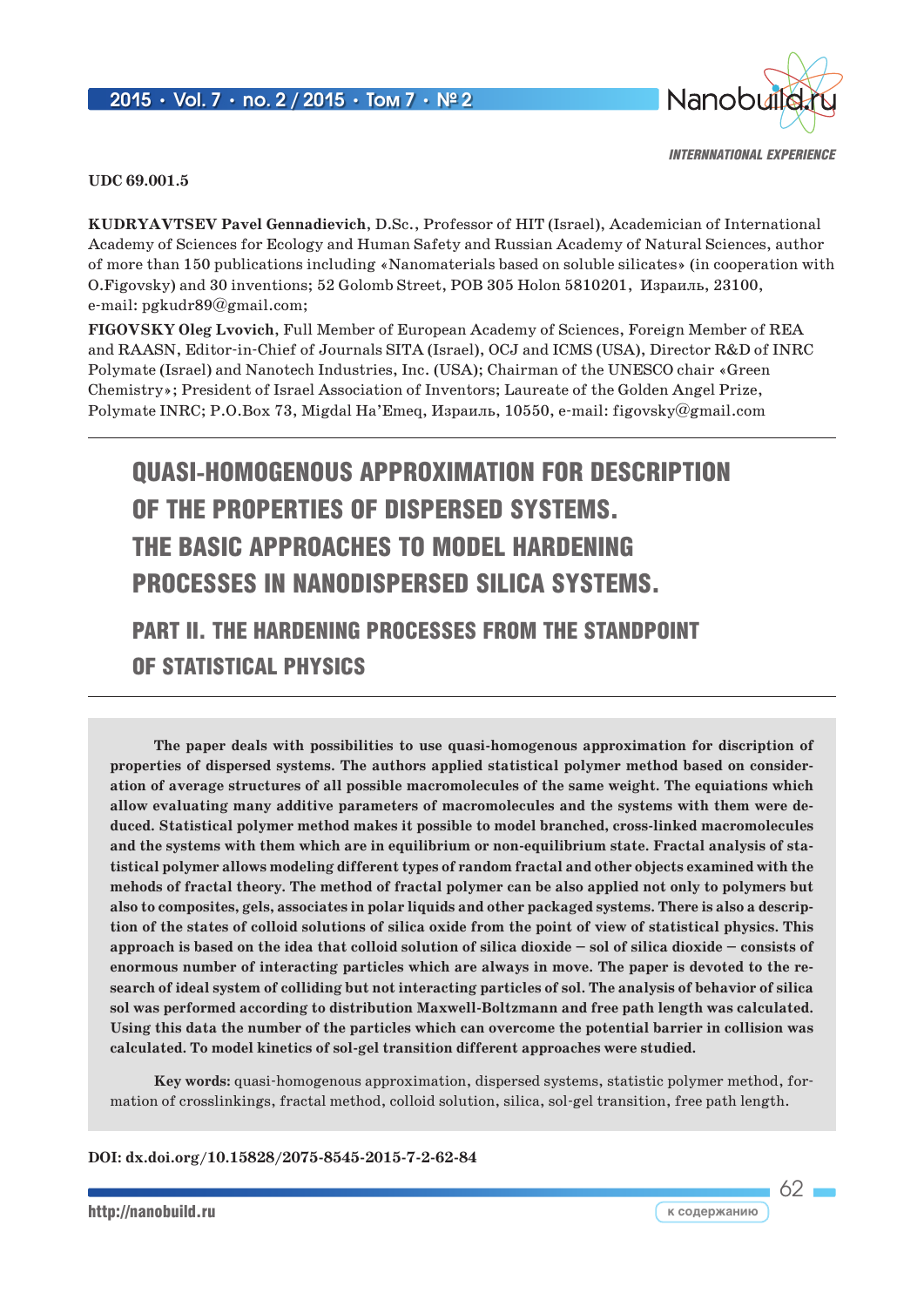

63

#### *References:*

- 1. *Kudryavtsev P., Figovsky O.* Nanomaterials based on soluble silicates, ISBN 978-3- 659-63556-4, LAP Lambert Academic Publishing, 2014, 241 p.
- 2. *Kudryavtsev P., Figovsky O.* Nanomaterialy na osnove rastvorimyh silikatov [Nanomaterials based on soluble silicates], ISBN 978-3-659-58361-2, LAP Lambert Academic Publishing, 2014, 155 p. (In Russian).
- 3. *Morachevskij A.P.* Fizicheskaja himija poverhnostnye javlenija i dispersnye sistemy [Physical chemistry – surface phenomena and dispersed systems], Saint-Petersburg, 2011. (In Russian).
- 4. *Lao L., Orsinger E.* Hyperbolic and fractional hyperbolic Brownian motion, Stochastics: An International Journal of Probablty and Stochastics Processes, p. 505– 522, 2007.
- 5. *Bondarev B.V., Kalashnikov N.P., Spirin G.G.* Kurs obshhej fiziki: v 3 kn. Kniga 3. Statisticheskaja fizika. [Course of general physics: in 3 volumes. Volume 3. Statistical physics. Substance structure]. Moscow, Jurajt, 2013, 369 p.
- 6. *Lifshic E.M., Pitaevskij L.P.* Statisticheskaja fizika. Chast' 2. Teorija kondensirovannogo sostojanija. («Teoreticheskaja fizika», tom IX) [Statistical physics. Part 2. The theory of condensed state. («Theoretical physics», volume IX). Moscow, Fizmatlit, 2004, 496 p.
- 7. *Schmidt M.* Simulations of Systems with Colloidal Particles, in: Simulations of Systems with Colloidal Particles, ISBN: 0-8247-0323-5, edited by Borowko M., New York, Basel, Marcel Dekker, inc., 2000, pp. 745–773.
- 8. *Segr*è *P.N., Behrend O.P., Pusey P.N.* Short-time Brownian motion in colloidal suspensions: Experiment and simulation, PhysRevE., 1995, Vol. 52 5, pp. 507005083, Doi: 10.1103/PhysRevE.52.5070, http://link.aps.org/doi/ 10.1103/PhysRevE.52.5070.
- 9. *Sanyal Subrata, Sood Ajay K.* Brownian dynamics simulation of dense binary colloidal mixtures. I. Structural evolution and dynamics, Phys. Rev. E, Vol. 52, 4, pp. 4154–4167, 1995, doi: 10.1103/PhysRevE.52.4154, http://link.aps.org/ doi/10.1103/PhysRevE.52.4154.
- 10. *Sanyal Subrata, Sood Ajay K.* Brownian dynamics simulation of dense binary colloidal mixtures. II. Translational and bond-orientational order, Phys. Rev. E, Vol. 52, 4, pp. 4168–4178, 1995, doi: 10.1103/PhysRevE.52.4168, http://link. aps.org/doi/10.1103/PhysRevE.52.4168.
- 11. *Lowe C.P., Frenkel D.* Short-time dynamics of colloidal suspensions, Phys. Rev. E, Vol. 54, 3, pp. 2704–2713, 1996, doi: 10.1103/PhysRevE.54.2704, http://link. aps.org/doi/10.1103/PhysRevE. 54.2704.
- 12. *Hagen M.H.J., Pagonabarraga I., Lowe C.P., Frenkel D.* Algebraic Decay of Velocity Fluctuations in a Confined Fluid, Phys. Rev. Lett., Vol. 78, 19, pp. 3785–3788, 1997, doi: 10.1103/PhysRevLett.78.3785, http://link.aps.org/doi/10.1103/ PhysRevLett.78.3785.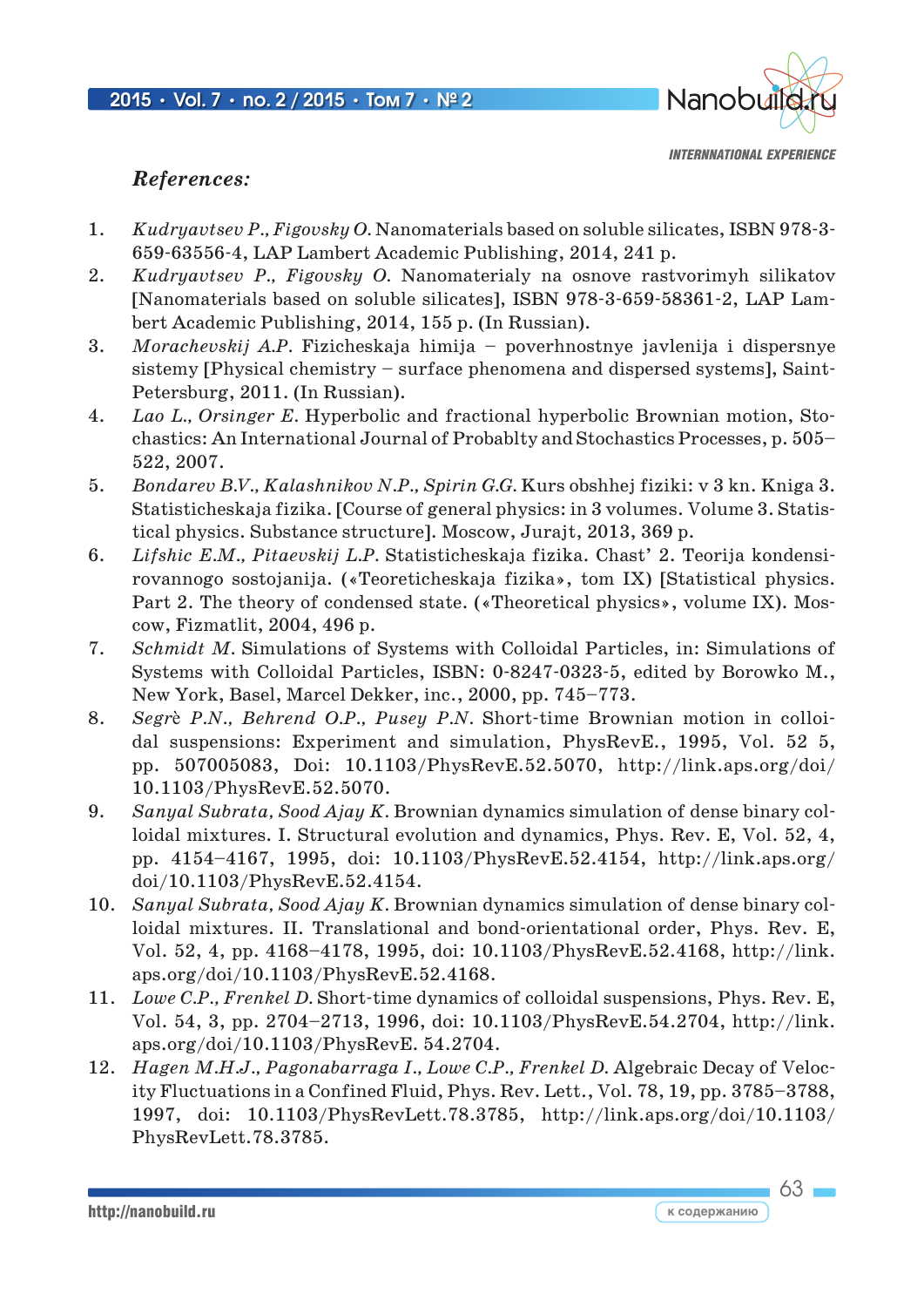

*internnational experience*

 $64 -$ 

- 13. *Groot R.D., Warren P.B.* Dissipative particle dynamics: Bridging the gap between atomistic and mesoscopic simulation, J. Chem. Phys. Vol. 107, 10, p. 4423, 1997, http://dx.doi.org/10.1063/ 1.474784.
- 14. *Oberholzer M.R., Wagner N.J., Lenhoff A.M.* Grand canonical Brownian dynamics simulation of colloidal adsorption, J. Chem. Phys. 107, 9157 (1997); http:// dx.doi.org/10.1063/1.475207.
- 15. *Zahn K., M*é*ndez-Alcaraz J.M., Maret G.* Hydrodynamic Interactions May Enhance the Self-Diffusion of Colloidal Particles, Phys. Rev. Lett., Vol. 79, 1, pp. 175– 178, 1997, doi: 10.1103/PhysRevLett.79.175, http://link.aps.org/doi/10.1103/ PhysRevLett.79.175.
- 16. *Sunil Kumar P. B., Rao M.* Novel Monte Carlo Approach to the Dynamics of Fluids: Single-Particle Diffusion, Correlation Functions, and Phase Ordering of Binary Fluids, Phys. Rev. Lett., Vol. 77, 6, pp. 1067–1070, 1996, doi: 10.1103/PhysRev-Lett.77.1067, http://link.aps.org/doi/10.1103/PhysRevLett.77.1067.
- 17. *Laradji M. Toxvaerd S., Mouritsen O.G.* Molecular Dynamics Simulation of Spinodal Decomposition in Three-Dimensional Binary Fluids, Phys. Rev. Lett., Vol. 77, 11, pp. 2253–2256, 1996, doi: 10.1103/PhysRevLett.77.2253, http://link.aps. org/doi/10.1103/PhysRevLett.77.2253.
- 18. *Löwen H.* Brownian dynamics of hard spherocylinders, Phys. Rev. E, Vol. 50, 2, pp. 1232–1242, 1994, doi: 10.1103/PhysRevE.50.1232, http://link.aps.org/ doi/10.1103/PhysRevE.50.1232.
- 19. *Löwen H.* Anisotropic self-diffusion in colloidal nematic phases, Phys. Rev. E, Vol. 59, 2, pp. 1989–1995, 1999, doi: 10.1103/PhysRevE.59.1989, http://link. aps.org/doi/10.1103/PhysRevE.59.1989.
- 20. *Kirchhoff Th., Löwen H., Klein R.* Dynamical correlations in suspensions of charged rodlike macromolecules, Phys. Rev. E, Vol. 53, 5, pp. 5011–5022, 1996, doi: 10.1103/PhysRevE.53.5011, http://link.aps.org/doi/10.1103/Phys-RevE.53.5011.
- 21. *Romm F., Figovsky O.* Statistical polymer method: Modeling of macromolecules and aggregates with branching and crosslinking, formed in random processes, Discrete Dynamics in Nature and Society Volume 2 (1998), Issue 3, P. 203–208, http://dx.doi.org/10.1155/S1026022698000181.
- 22. *Romm F., Figovsky O.* Modeling of Mechanical Properties of Polymeric Systems with Branching/Crosslinking, Particularly Their Mechanical Resistence and Stability. Macromolecular Theory and Simulations Volume 11, Issue 1, pp. 93–101, January 2002.
- 23. *Romm F., Karchevsky V., Figovsky O.* Combined monte carlo/thermodynamic model of formation of microporous aggregate structure like silica from quaternary ammonium silicate solutions. Journal of Surfactants and Detergents(IF 1.515), 2000, Vol.3 (4), pp. 475–481, Springer. http://onlinelibrary.wiley.com/doi/10.1002/1521-3919%2820020101%2911:1%3C93::AID-MATS93%3E3.0.CO;2-F/abstract.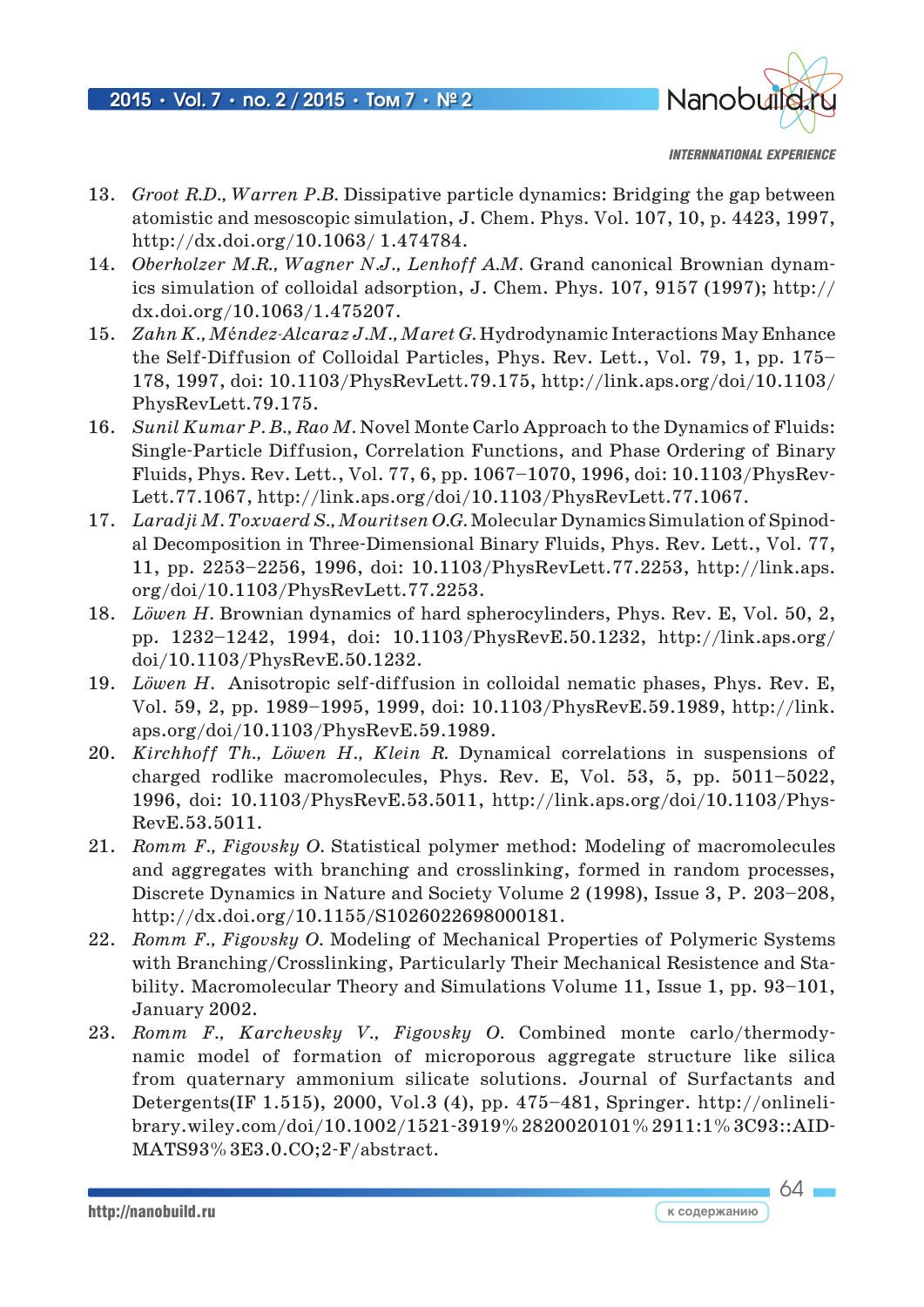

*internnational experience*

- 24. *Ponomarenko A.T., Figovsky O., Shevchenko V.G.* Multifunctional Polymer Composites for «Intellectual» Structures: Present State, Problems, Future. Journal Advanced Materials Research, 2008, Vol.740 (47), pp.81-84, Trans Tech.
- 25. *Figovsky O.L., Beilin D.A., Ponomarev A.N.* Successful implementation of nanotechnologies in building materials. Nanotehnologii v stroitel'stve = Nanotechnologies in Construction. 2012, Vol. 4, no. 3, pp. 6–21. Available at: http://nanobuild.ru/ en  $EN/$ . (In Russian).
- 26. *Kudryavtsev P.G., Figovsky O.L.* Nanostructured materials, production and application in construction. Nanotehnologii v stroitel'stve = Nanotechnologies in Construction. 2014, Vol. 6, no. 6, pp. 27–45. DOI: dx.doi.org/10.15828/2075-8545- 2014-6-6-27-45.
- 27. *Kudryavtsev P., Figovsky O.* Quasi-homogenous approximation for description of the properties of dispersed systems. The basic approaches to model hardening processes in nanodispersed silica systems. Nanotehnologii v stroitel'stve = Nanotechnologies in Construction. 2015, Vol. 7, no. 1, pp. 29–54. DOI: dx.doi. org/10.15828/2075-8545-2015-7-1-29-54.

#### **Dear colleagues! The reference to this paper has the following citation format:**

*Kudryavtsev P.G., Figovsky O.L.* Quasi-homogenous approximation for description of the properties of dispersed systems. Тhe basic approaches to model hardening processes in nanodispersed silica systems. Part II. The hardening processes from the standpoint of statistical physics. Nanotehnologii v stroitel'stve  $=$ Nanotechnologies in Construction. 2015, Vol. 7, no. 2, pp. 62–84. DOI: dx.doi. org/10.15828/2075-8545-2015-7-2-62-84.

**Contact information Figovsky O.** 

 **figovsky@gmail.com**

http://nanobuild.ru **к содержанию**

65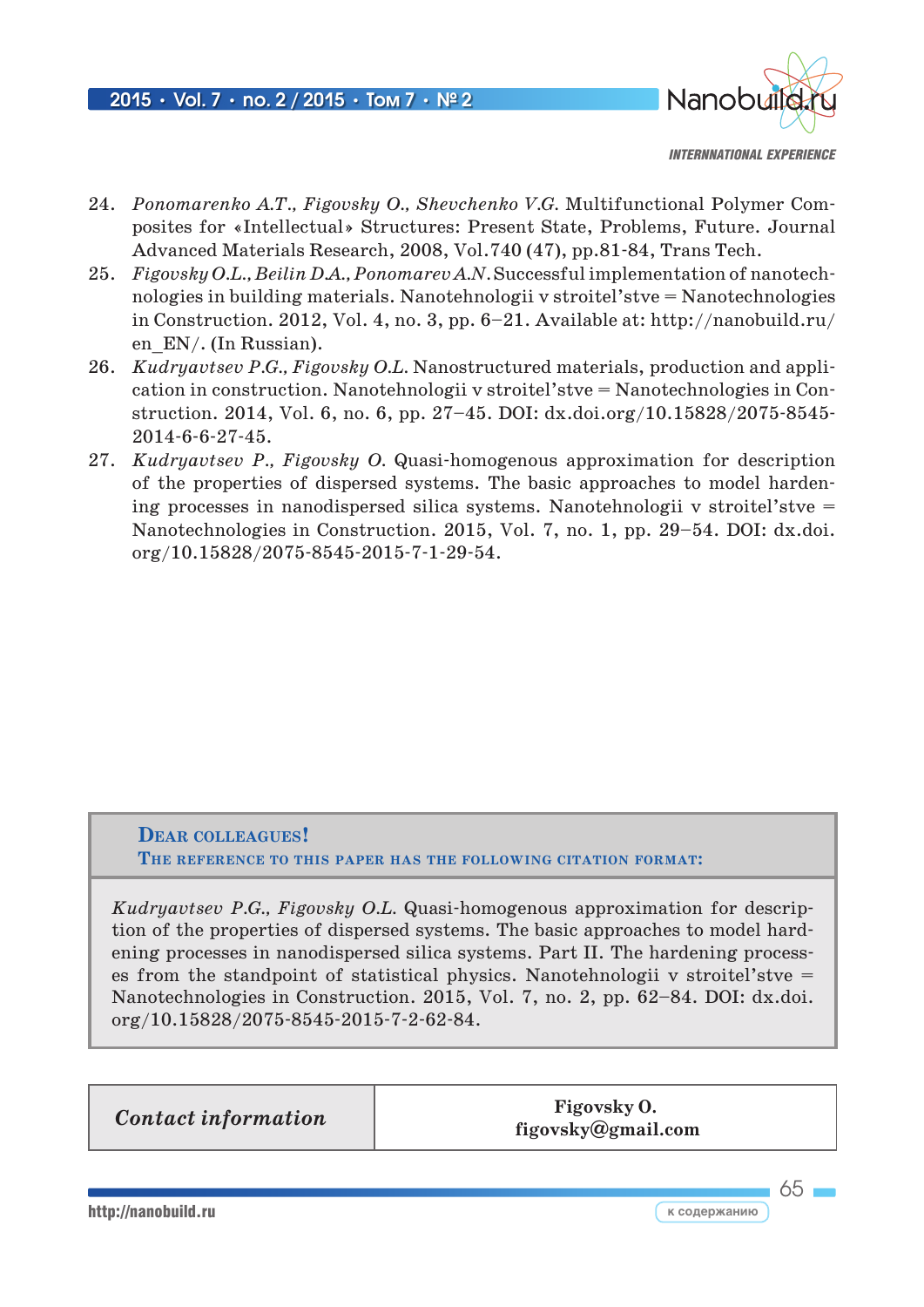#### 2015 **•** Vol. 7 **•** no. 2 / 2015 **•** Том 7 **•** № 2



*МЕЖДУНАРОДНЫЙ ОПЫТ*

66

**УДК 69.001.5**

**КУДРЯВЦЕВ Павел Геннадьевич**, профессор, D.Sc. Холонский технологический институт (Израиль), академик МАНЭБ и РАЕН, автор 150 научных работ, в том числе «Наноматериалы на основе растворимых силикатов» (в соавторстве с О. Фиговским), имеет более 30 изобретений; 52 Golomb Street, POB 305 Holon 5810201, Израиль, 23100, e-mail: pgkudr89@gmail.com;

**ФИГОВСКИЙ Олег Львович**, действительный член Европейской академии наук, иностранный член РИА и РААСН, главный редактор журналов SITA, OCJ и RPCS, директор компании «Nanotech Industries, Inc.», Калифорния, CША, директор Международного нанотехнологического исследовательского центра «Polymate» (Израиль), зав. кафедрой ЮНЕСКО «Зелёная химия», президент Израильской Ассоциации Изобретателей, Лауреат Golden Angel Prize, Polymate INRC; P.O.Box 73, Migdal Ha'Emeq, Израиль, 10550, e-mail: figovsky@gmail.com

# КВАЗИГОМОГЕННОЕ ПРИБЛИЖЕНИЕ ДЛЯ ОПИСАНИЯ СВОЙСТВ ДИСПЕРСНЫХ СИСТЕМ. ОСНОВНЫЕ ПОДХОДЫ К МОДЕЛИРОВАНИЮ ПРОЦЕССОВ ОТВЕРЖДЕНИЯ В ДИСПЕРСНЫХ СИЛИКАТНЫХ СИСТЕМАХ.

## ЧАСТЬ II. Процессы отверждения с точки зрения статистической физики

**В этой статье мы рассматривали возможности применения квазигомогенного приближения для описания свойств дисперсных систем. Мы использовали статистический полимерный метод на основе рассмотрения усредненных структур всех возможных макромолекул одинакового веса. Выведены уравнения, позволяющие оценить многие аддитивные параметры макромолекул и содержащих их систем. Статистический полимерный метод позволяет моделировать разветвленные, сшитые макромолекулы и содержащие их системы, находящиеся в состоянии равновесия или в неравновесном состоянии. Фрактальное рассмотрение статистического полимера позволяет моделировать различные виды случайного фрактала и других объектов, изучаемых методами фрактальной теории. Способ статистического полимера применим не только к полимерам, но также и к композитам, гелям, ассоциатам в полярных жидкостях и другим агрегативным системам. В данной работе было описано состояние коллоидных растворов оксида кремния с точки зрения статистической физики. Такой подход основан на идее, состоящей в том, что коллоидный раствор диоксида кремния – золь диоксида кремния – состоит из очень большого числа взаимодействующих друг с другом частиц, находя-**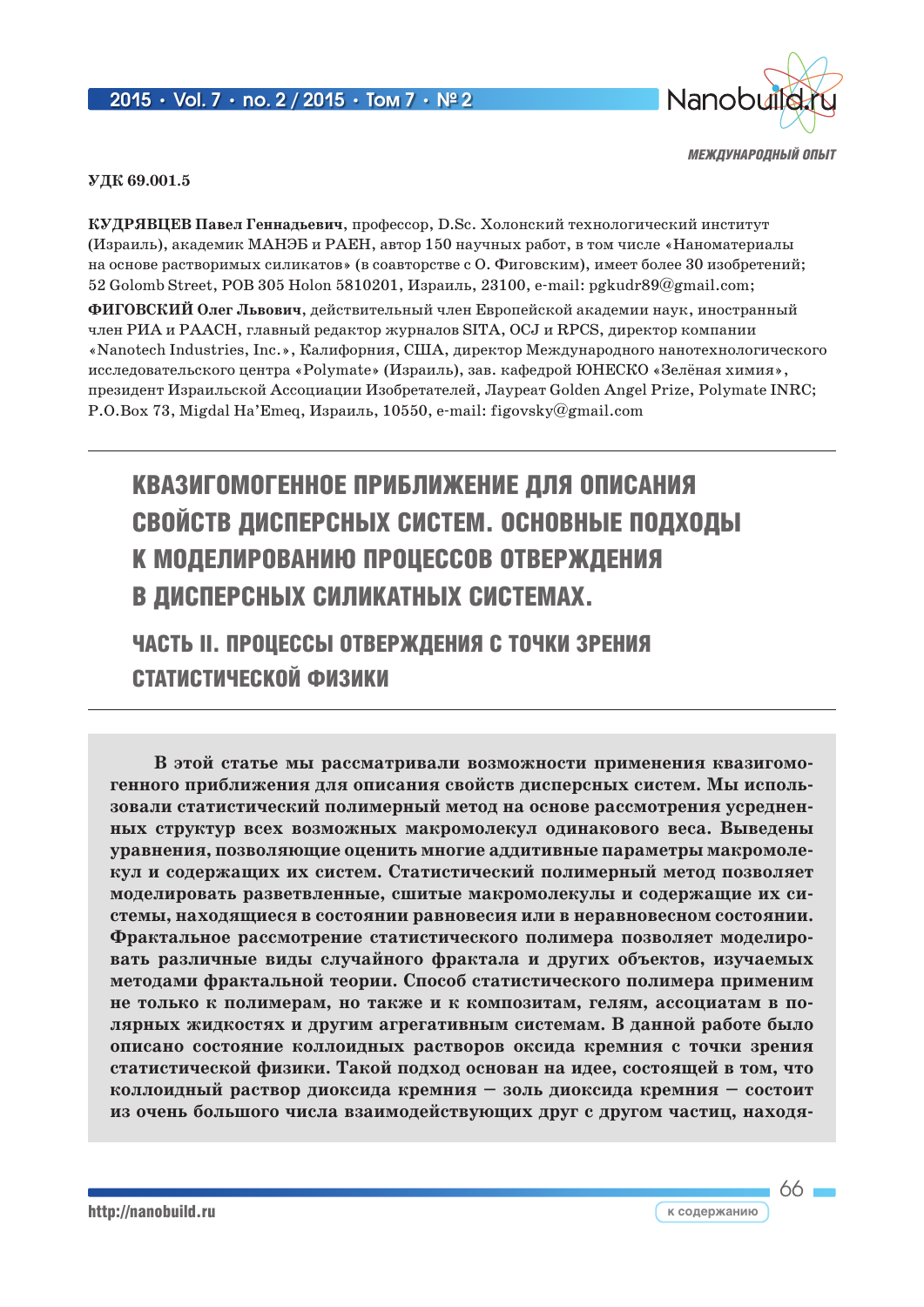

**щихся в непрерывном движении. Она посвящена изучению идеализированной системы сталкивающихся, но не взаимодействующих частиц золя. Был проведен анализ поведения золя кремнезема с точки зрения распределения Максвелла-Больцмана, и была рассчитана средняя длина свободного пробега коллоидных частиц. На основании этих данных было рассчитано количество частиц, способных преодолеть потенциальный барьер при столкновении. Для моделирования кинетики золь-гель перехода были рассмотрены различные подходы.**

**Ключевые слова:** квазигомогенное приближение, дисперсные системы, статистический полимерный метод, образование сшивок, фрактальный метод, коллоидный раствор, кремнезоль, золь-гель переход, длина свободного пробега.

**DOI: dx.doi.org/10.15828/2075-8545-2015-7-2-62-84**

### 6. Описание состояния коллоидных растворов оксида кремния с точки зрения статистической физики.

В последнее десятилетие резко возрос интерес к исследованиям в области применения нанотехнологий в строительных материалах, поскольку результат таких исследований может стать основой внедрения в практику принципиально новых материалов, обладающих уникальными физико-механическими и химическими характеристиками [25]. Однако создание подобных материалов невозможно без детального описания поведения первичных наночастиц в процессе формирования наноструктурированного материала [26]. Попытка такого подхода была предпринята в первой части настоящей статьи [27].

Этот раздел основывается на представлении, заключающемся в том, что коллоидный раствор оксида кремния – кремнезоль, состоит из очень большого числа взаимодействующих друг с другом частиц, которые находятся в непрерывном движении [1, 2].

Он посвящен изучению идеализированной системы сталкивающихся, но не взаимодействующих частиц золя. Для упрощения подхода рассмотрим идеальную систему монодисперсных коллоидных частиц. Поскольку частицы золя значительно больше молекул растворителя, в котором они находятся, то их взаимодействиями с молекулами рас-

 $67 -$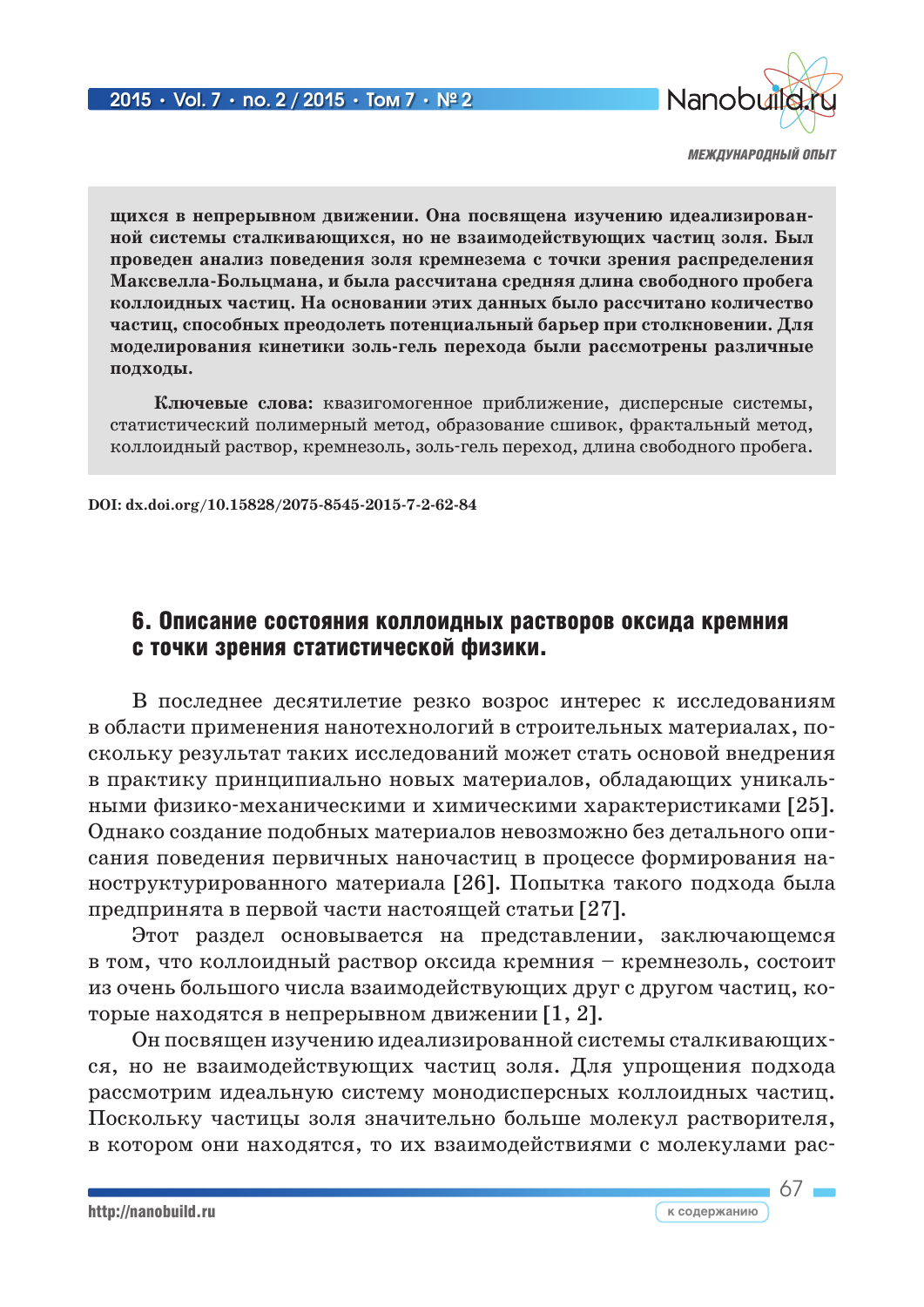

творителя можно пренебречь и рассматривать эту систему как взвесь частиц золя в некой непрерывной среде – континууме. Частицы золя большую часть времени движутся свободно и не сталкиваются друг с другом, такое их движение носит название броуновское движение. Они взаимодействуют только при столкновениях, в результате которых скорость и направление движения каждой из сталкивающихся частиц изменяется. Поэтому траектория движения частиц в золе представляет собой ломаную линию [3].

Теория броуновского движения нашла широкое применение не только для описания случайного движения частицы в жидкости, но и для решения целого ряда прикладных задач статистической механики. Этой теории подчиняются случайные тепловые колебания высокоточных механических и электрических измерительных устройств. Кинетические уравнения, полученные в теории броуновского движения, используются для анализа точности работы различных систем управления. Они позволяют рассчитать случайные ошибки, возникающие при управлении техническими устройствами, и провести оптимизацию их параметров. Законами броуновского движения определяется случайное движение электронов, вызывающее шумы в электрических цепях. Диэлектрические потери в диэлектриках объясняются случайными движениями молекул-диполей, составляющих диэлектрик. Случайные движения ионов в растворах электролитов увеличивают их электрическое сопротивление. Случайное броуновское движение производит частотную диаграмму, которая может быть использована для предсказания вещей, включающих большие количества данных и статистики. Броуновские случайные движения коллоидных частиц приводят к получению фрактальных агрегатов. Также броуновское движение применимо для получения фракталов из фракталов [4, 7].

К такой системе могут быть применены, с определенным допущением, законы идеальных газов. Рассмотрим систему из N частиц, заполняющих некоторый объем пространства V. Распределение частиц в пространстве описывается посредством функции:

$$
C_n = C_n(t, \vec{r}), \tag{II.1}
$$

зависящей от времени и координат. Эта функция называется счетной концентрацией и определяется следующим образом. Разобьем про-

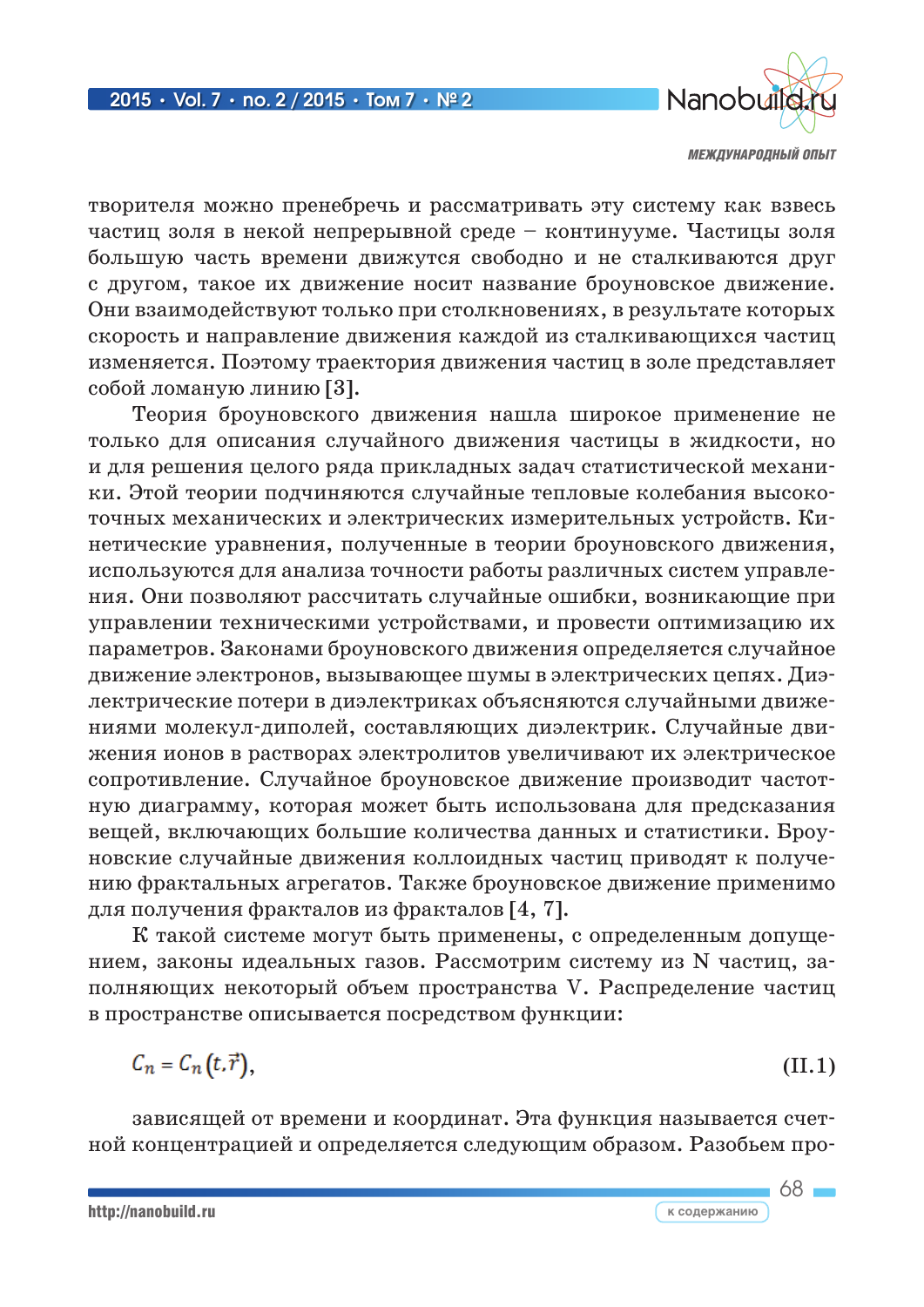

69

к содержанию

странство, заполненное частицами золя, на малые части и рассмотрим одну из этих частей, объем которой обозначим  $dV$ . Объем  $dV$  называется физически бесконечно малым, если число  $dN$  частиц внутри него существенно меньше полного числа  $N$  частиц в объеме  $V$ , но при этом во много раз больше единицы: 1  $dN N$ . Положение объема  $dV$  в пространстве можно задать при помощи радиус-вектора  $\vec{r}$  одной из его точек. Счетной концентрацией частиц в данном месте пространства называется отношение числа  $dN$  частиц в объеме  $dV$  к величине этого объема:

$$
C_n(t,\vec{r}) = \frac{dN}{dV}.\tag{II.2}
$$

Так как при своем движении частицы могут входить в объем  $dV$ и выходить из него, то число частиц  $dN$  в этом объеме, строго говоря, будет изменяться со временем [5]. Поэтому концентрация является функцией не только радиус-вектора  $\vec{r}$ , но и времени  $t$ . Путем интегрирования уравнения (II.2) получим число  $N$ , равное количеству частиц в объеме  $V$ :

$$
N = \int_{V} C_n(t, r) dV.
$$
 (II.3)

Когда частицы распределены по объему сосуда в среднем равномерно, их концентрация всюду одинакова, и формула (II.3) принимает вид

$$
N = C_n \cdot V \tag{II.4}
$$

Физический смысл счетной концентрации может быть определен как число частиц в единичном объеме. В самом деле, положив  $V = 1$  м<sup>3</sup>, получим  $C_n = N$ .

Рассмотрим вероятность того, что одна произвольно выбранная частица золя в момент времени  $t$  окажется в объеме  $dV$ :

$$
dW = \frac{dN}{N}.\tag{II.5}
$$

При этом можно получить величину плотности вероятности:

$$
w(t,r) = \frac{dW}{dV}.
$$
 (II.6)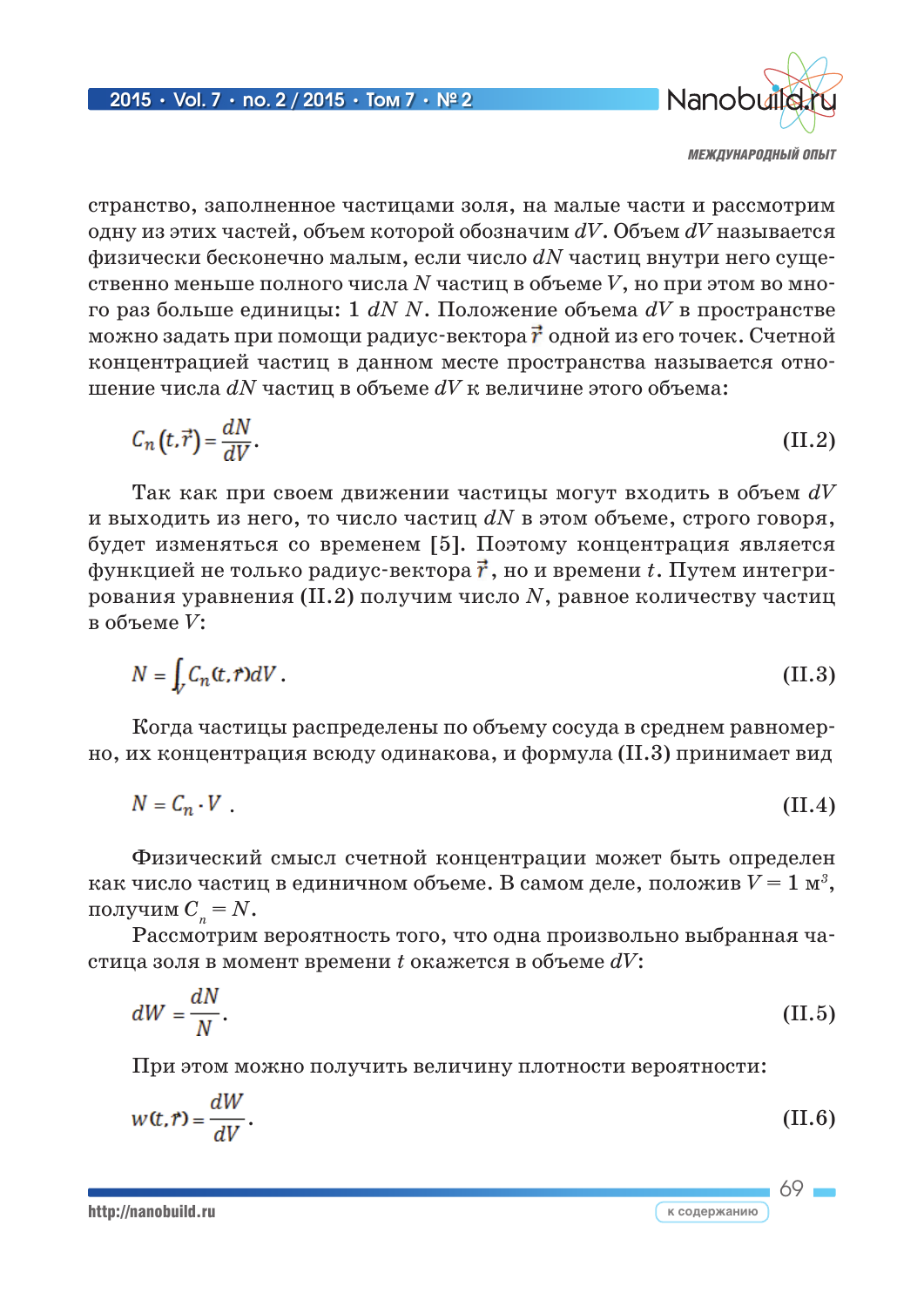

70

Плотность вероятности еще называется функцией распределения частиц золя в пространстве. Эта функция связана со счетной концентрацией золя следующим простым соотношением:

$$
C_n(t,\vec{r}) = Nw(t,\vec{r}).
$$
\n(II.7)

Для случая монодисперсных частиц можно легко получить выражение для массовой концентрации частиц золя в единице объема:

$$
C(t,r) = m_p C_n(t,r),\tag{II.8}
$$

где *m <sup>p</sup>* – масса одной частицы золя. Для сферических частиц золей диаметром *d <sup>p</sup>*, при плотности вещества золя ρ, она равна:

$$
m_p = V_p \rho = \frac{\pi d_p^2}{6} \rho \tag{II.9.}
$$

В случае полидисперсной системы необходимо ввести новую функцию для счетной концентрации, которая еще зависит и от массы частиц соответствующего размера –  $C_{nm}(t, m_p, \vec{r})$ . Соответственно, выражение для массовой концентрации примет вид:

$$
C_n(t,\vec{r}) = \int_0^{\infty} \varphi(m_p) C_{nm}(t, m_p, \vec{r}) dm_p, \qquad (II.10)
$$

где  $\varphi(m_p)$  – функция распределения частиц по массе в золе. Однако для упрощения описания и анализа системы частиц золя мы остановимся на упрощенном случае монодисперсного золя.

Для описания микроскопического состояния золя используют функцию

$$
f = f(t, r; \mathcal{V}). \tag{II.11}
$$

Эта функция зависит от времени  $t$ , радиус-вектора  $\vec{r}$  и вектора скорости  $\vec{v}$  и называется функцией распределения. Она определяется следующим образом. Рассмотрим частицы, которые в момент времени *t* оказались в объеме  $dV$  при радиус-векторе  $\vec{r}$ . Число таких частиц –  $dN$ . Движение каждой частицы характеризуется некоторым вектором скорости  $\vec{v}_i$ , где  $i$  – номер частицы [6].

http://nanobuild.ru **kontract of the community of the community of the community of the community of the community of the community of the community of the community of the community of the community of the community of t**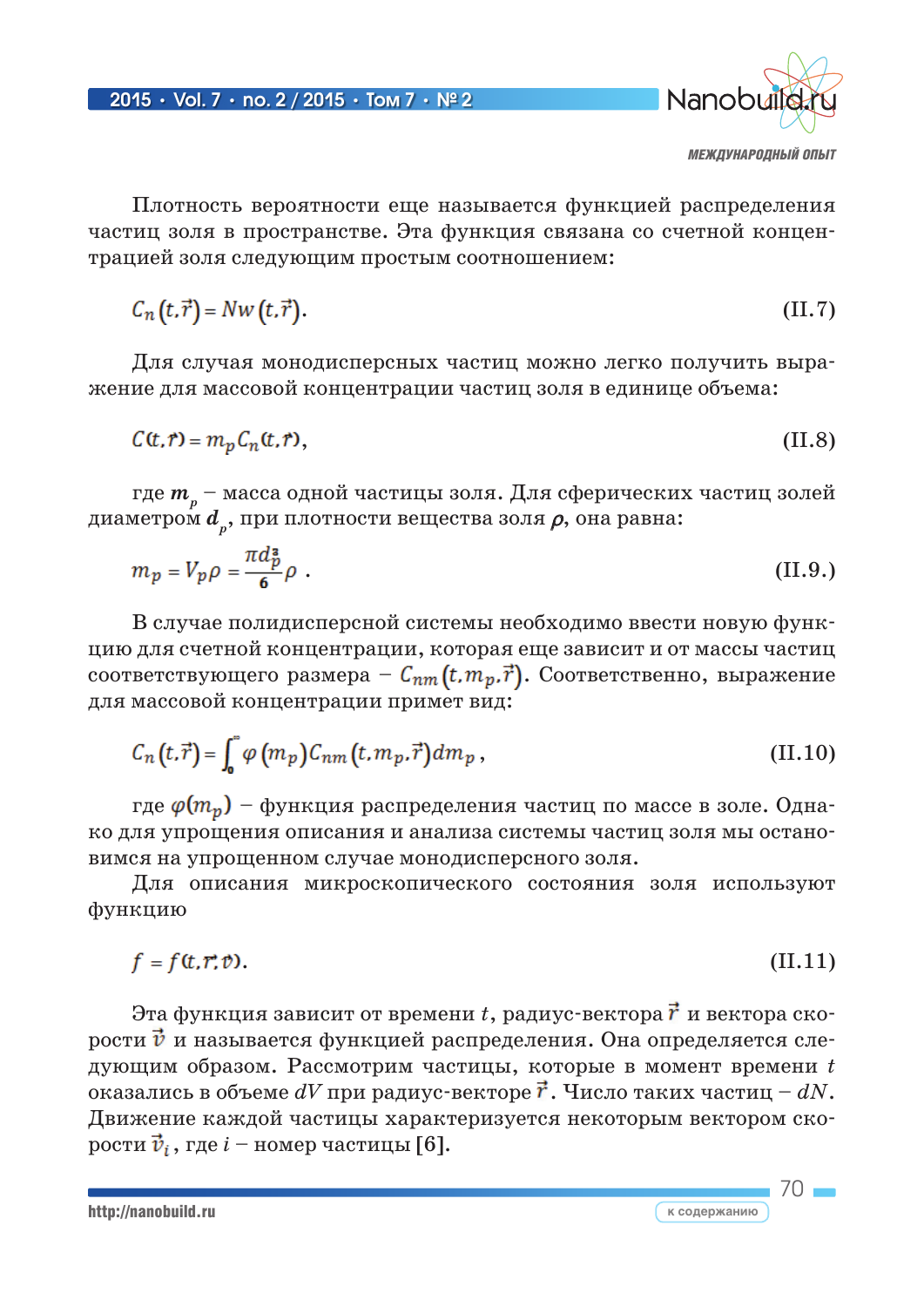

71

к содержанию

Построим воображаемую прямоугольную систему координат, на осях которой будем откладывать значения проекций  $v_r$ ,  $v_u u v_s$  вектора скорости каждой из частиц в этом объеме. Пространство, образованное при помощи этой системы координат, называется пространством скоростей. Выделим в пространстве скоростей небольшой (физически бесконечно малый) объем, величину которого обозначим  $d^3v$ . Положение этого объема в пространстве скоростей зададим вектором  $\vec{v}$ , который начинается в начале координат и заканчивается в какой-нибудь точке внутри объема  $d^3v$ . Скорости некоторых частиц из числа  $dN$  заканчиваются в этом объеме:  $\vec{v}_1 \in d^2v$ . Пусть их число равно  $dN'$ . Причем это число удовлетворяет неравенствам  $1 \ll dN' \ll dN$ . Функция распределения (II.11) определяется как отношение числа частиц  $dN$ ' к величине произведения объемов  $dV$  и  $d^3v$ :

$$
f(t,r,v) = \frac{dN'}{dV d^3 v}.
$$
 (II.12)

Из этого определения следует, что число частиц  $dN'$ , которые в момент времени t оказались в объеме  $dV$  при радиус-векторе  $\vec{r}$ , а их векторы скоростей заканчиваются в объеме  $d^3v$  при векторе  $\vec{v}$ , можно вычислить, если известна функция распределения (II.11). Разделив переменные и интегрируя уравнение (II.12) по объему, а затем разделив его на  $dV$ , и учитывая, что интегрирование производится по пространству скоростей, получим равенство:

$$
C_n(t,\vec{r}) = \int f(t,\vec{r},\vec{v})d^2v.
$$
 (II.13)

Это уравнение связывает концентрацию частиц с их функцией распределения. Величину элементарного объема  $d^3v$  в пространстве скоростей можно представить в виде произведения дифференциалов разложения вектора скорости  $\vec{v}$  по осям координат, что превращает интеграл (II.13) в тройной интеграл:

$$
C_n(t, x, y, z) = \int_{-\infty}^{+\infty} \int_{-\infty}^{+\infty} f(t, x, y, z, v_x, v_y, v_z) dv_x dv_y dv_z, \qquad (II.14)
$$

где интегрирование производится по всем возможным значениям величин.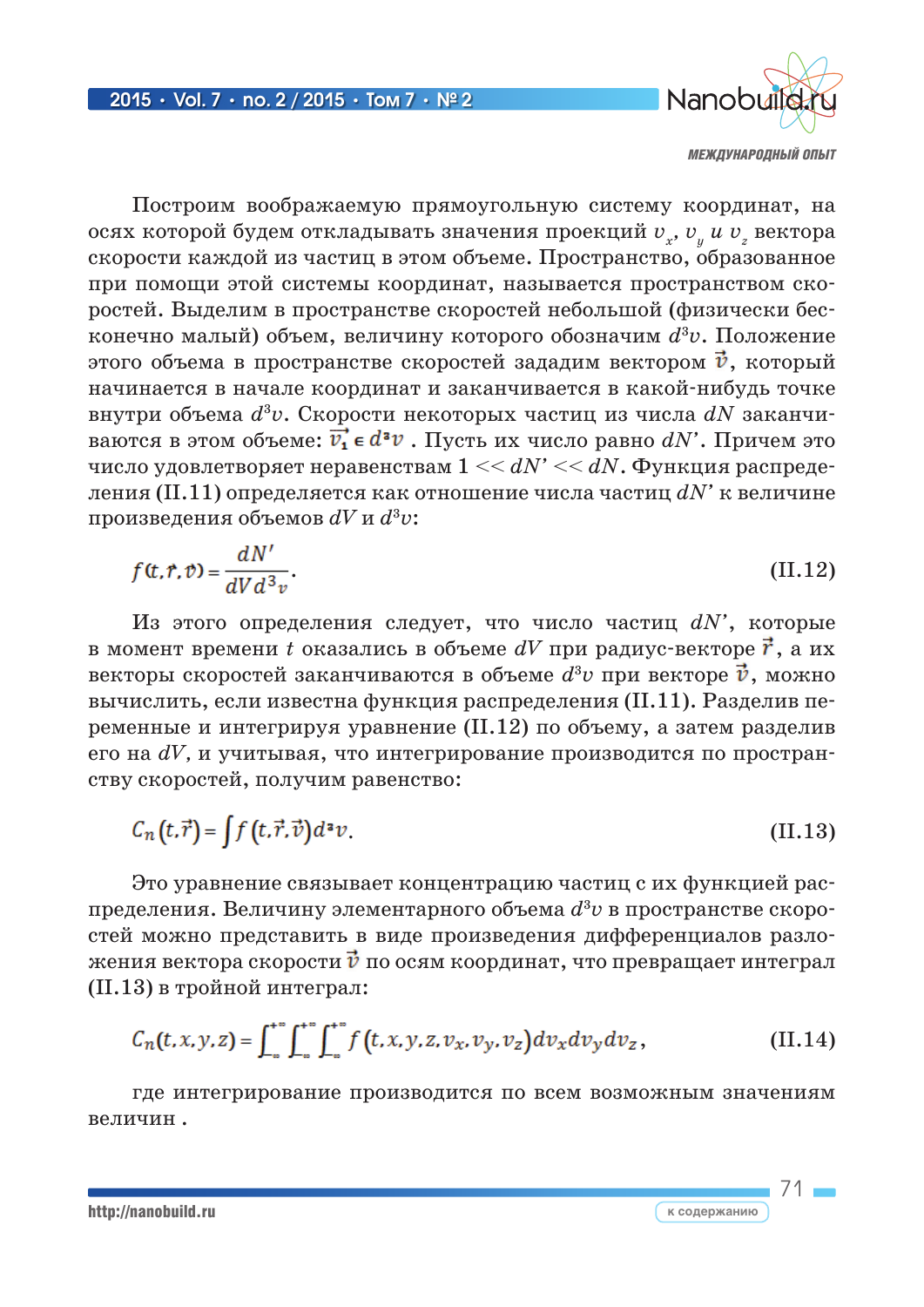

Согласно определению (II.5) можно определить вероятность того, что одна произвольно взятая частица золя в момент времени  $t$  находится в объеме  $dV$ , а ее скорость – в объеме  $d^3v$  пространства скоростей. Соответствующая плотность вероятности определяется как отношение

$$
w(t, r, v) = \frac{dW}{dV d^2 v}.
$$
\n(II.15)

Из формулы (II.12) следует, что плотность вероятности связана с функцией распределения (II.11) соотношением

$$
f(t, r, v) = Nw(t, r, v). \tag{II.16}
$$

Распределение частиц по скоростям называется изотропным, если функция распределения зависит только от модуля  $\nu$  вектора скорости  $\vec{v}$  и не зависит от его направления:  $f = f(t, r, v)$ . При таком распределении частиц по скоростям потоки частиц, летящих в различных направлениях, одинаковы. Другими словами, все направления движения частиц в пространстве равноценны. В таком случае средняя скорость направленного движения частиц, очевидно, должна быть равна нулю:  $\vec{u}$  = 0. Это означает, что направленное движение частиц отсутствует. Такая ситуация характерна для тех случаев, когда в системе отсутствует перемешивание и когда частицы золя достаточно малы, и эффектом седиментации частиц, под действием гравитации, можно пренебречь.

Важным фактором, определяющим поведение золя, являются средние скорости движения частиц золя. Для их определения положим, что  $dN$  есть число частиц в объеме  $dV$ . Найдем среднее значение  $\bar{v}$  модуля г вектора скорости частиц. Для этого следует просуммировать модули скоростей всех частиц, находящихся в объеме  $dV$ , и полученную сумму разделить на число частиц:

$$
\bar{v} = \frac{1}{dN} \sum_{i} v_i, \tag{II.17}
$$

где индекс і обозначает номера частиц, находящихся в объеме  $dV$ . Так как объем  $d^3v$  в пространстве скоростей достаточно мал для тех частиц, скорости которых заканчиваются в этом объеме, можно положить  $\vec{v}_i = \vec{v}$  при  $\vec{v}_i \in d^2v$ , где  $\vec{v}$  – произвольный вектор, заканчивающий-

72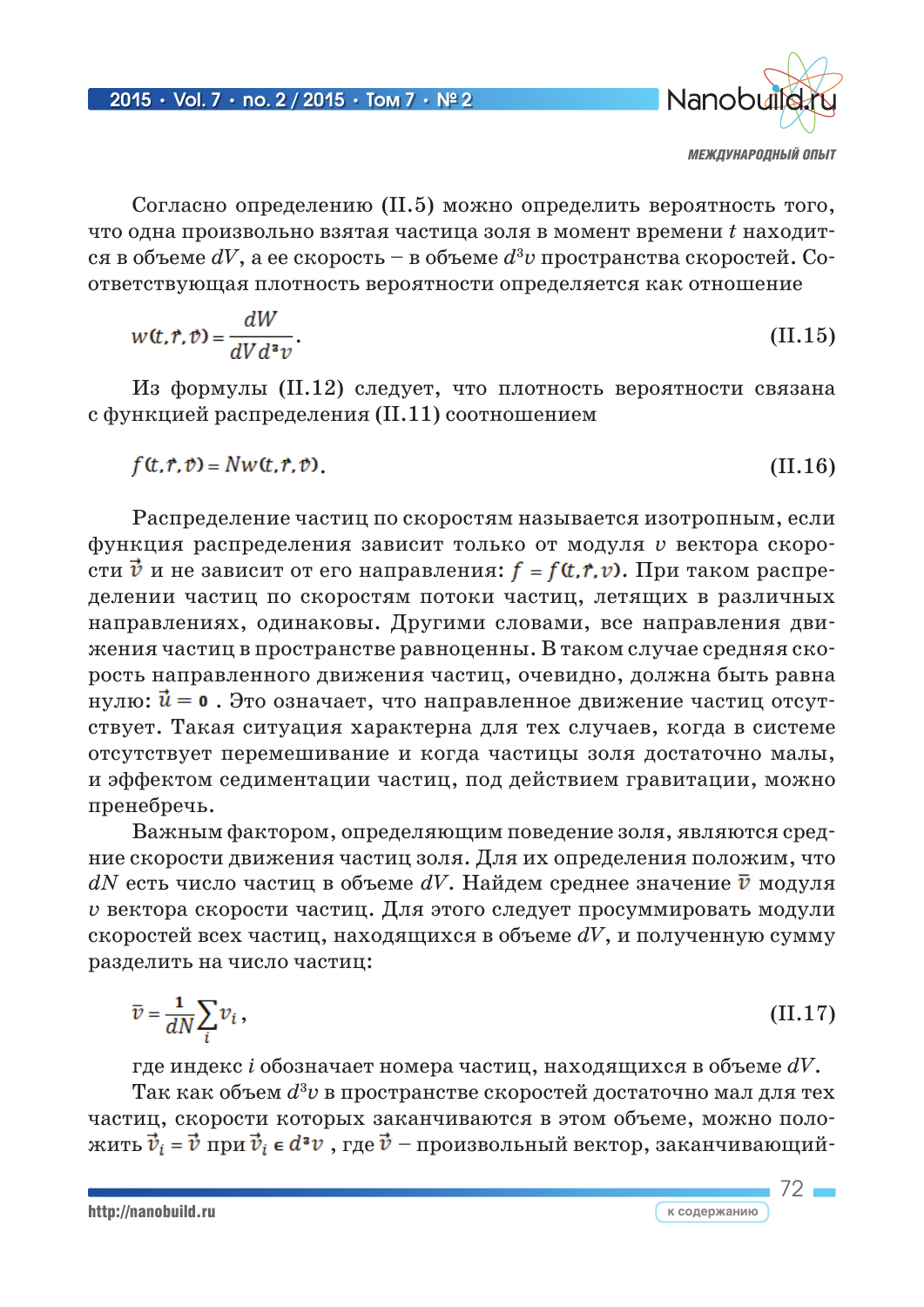

ся в объеме  $d^3v$ . Поэтому сумма модулей скоростей этих частиц будет равна произведению модуля  $v$  скорости одной частицы на их число  $dN$ :

$$
\nu dN' = \nu f(t, \vec{r}, \vec{v}) dV d^3 \nu \tag{II.18}
$$

Сумма модулей скоростей всех частиц в объеме  $dV$  будет равна интегралу по пространству скоростей от этого выражения:

$$
\sum_{i} v_{i} = dV \int v f(t, \vec{r}, \vec{v}) d^{a}v \tag{II.19}
$$

Подстановка этой суммы в формулу (II.17) с учетом (II.2) дает

$$
\overline{v} = \frac{1}{C_n} \int v f(t, \vec{r}, \vec{v}) d^a v. \tag{II.20}
$$

Собственно, это уравнение представляет собой момент 1-го порядка функции трехмерного распределения вероятностей. Аналогичным образом можно вывести формулы для моментов других порядков функ-

ции распределения вероятностей. Например, для средних значений  $\vec{v}$ и  $\overline{v^2}$  вектора скорости и квадрата его модуля будем иметь следующие формулы:

$$
\overline{\vec{v}} = \vec{u}(t, \vec{r}) = \frac{1}{C_n} \int \vec{v} f(t, \vec{r}, \vec{v}) d^a v, \qquad (II.21)
$$

$$
\overline{\nu^2} = \frac{1}{C_n} \int v^2 f\left(t, \vec{r}, \vec{v}\right) d^2 v. \tag{II.22}
$$

В общем случае вектор  $\vec{u}$  средней скорости частиц не равен нулю и является функцией от времени и радиус-вектора. Это означает, что в данный момент времени в данном месте пространства вся масса золя перемещается как целое в определенном направлении. Образно выражаясь, золь течет или его перемешивают в реакционном сосуде. При решении некоторых задач удобно считать, что частицы золя участвуют сразу в двух движениях: хаотическом тепловом и направленном. Направленное движение характеризуется вектором средней скорости  $\vec{u}$ .

Заметим, что интегрирование в формулах (II.20) – (II.22) производится по пространству скоростей при заданных значениях  $t$  и  $\vec{r}$ . Поэто-

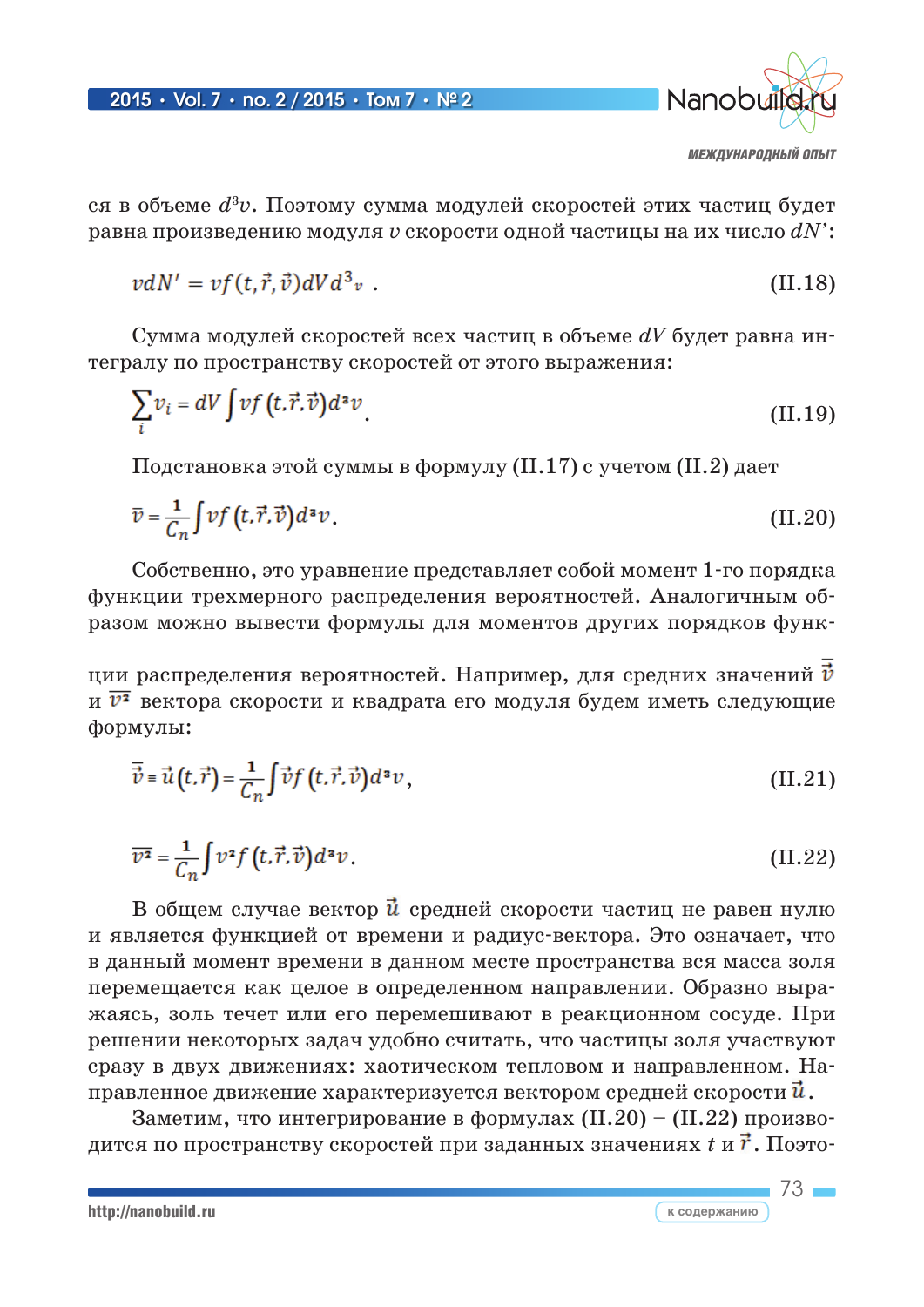

74

му полученные после интегрирования выражения в общем случае будут представлять собой некоторые функции от времени и координат.

Величина

$$
v_{RMS} \equiv \langle v \rangle = \sqrt{\overline{v^2}} \tag{II.23}
$$

называется средней квадратичной скоростью частицы.

### 7. Анализ поведения кремнезоля с точки зрения распределения Максвелла-Больцмана

Рассмотрим кремнезоль, находящийся в состоянии термодинамического квазиравновесия. Функцию (II.11), описывающую распределение частиц золя в пространстве и по скоростям, можно найти при помощи канонического распределения Гиббса. Для этого следует рассматривать коллоидный раствор как ансамбль, каждая из частиц которого является одной из его систем. При этом параметр в каноническом распределении Гиббса следует понимать как совокупность пространственных координат *x, y, z* и проекций  $v_{x}$ ,  $v_{y}$ ,  $v_{z}$  вектора скорости частицы:

 $x \equiv \{x, y, z, v_x, v_y, v_z\} = \{r, v\}.$ 

Согласно закону Гиббса плотность вероятности для одной из частиц в приближении идеального газа для системы, находящейся в состоянии термодинамического равновесия или близкого к равновесию состояния, будет иметь вид

$$
w(\mathbf{r}, \mathbf{v}) = v \exp(-\beta \varepsilon(\mathbf{r}, \mathbf{v})), \tag{II.24}
$$

где  $\beta = (kT)^{-1}$  – обратная температура, а

$$
\varepsilon(\mathbf{r}, \mathbf{v}) = \frac{1}{2}mv^2 + U(\mathbf{r})
$$
 (II.25)

– та часть энергии частицы, которая зависит от ее координат и скорости, т.е. сумма кинетической энергии поступательного движения частицы и ее потенциальной энергии. Это уравнение справедливо, если в пространстве имеется внешнее поле консервативной силы (например, на частицы действует сила тяжести). Кроме энергии, описанной в урав-

http://nanobuild.ru **к содержанию**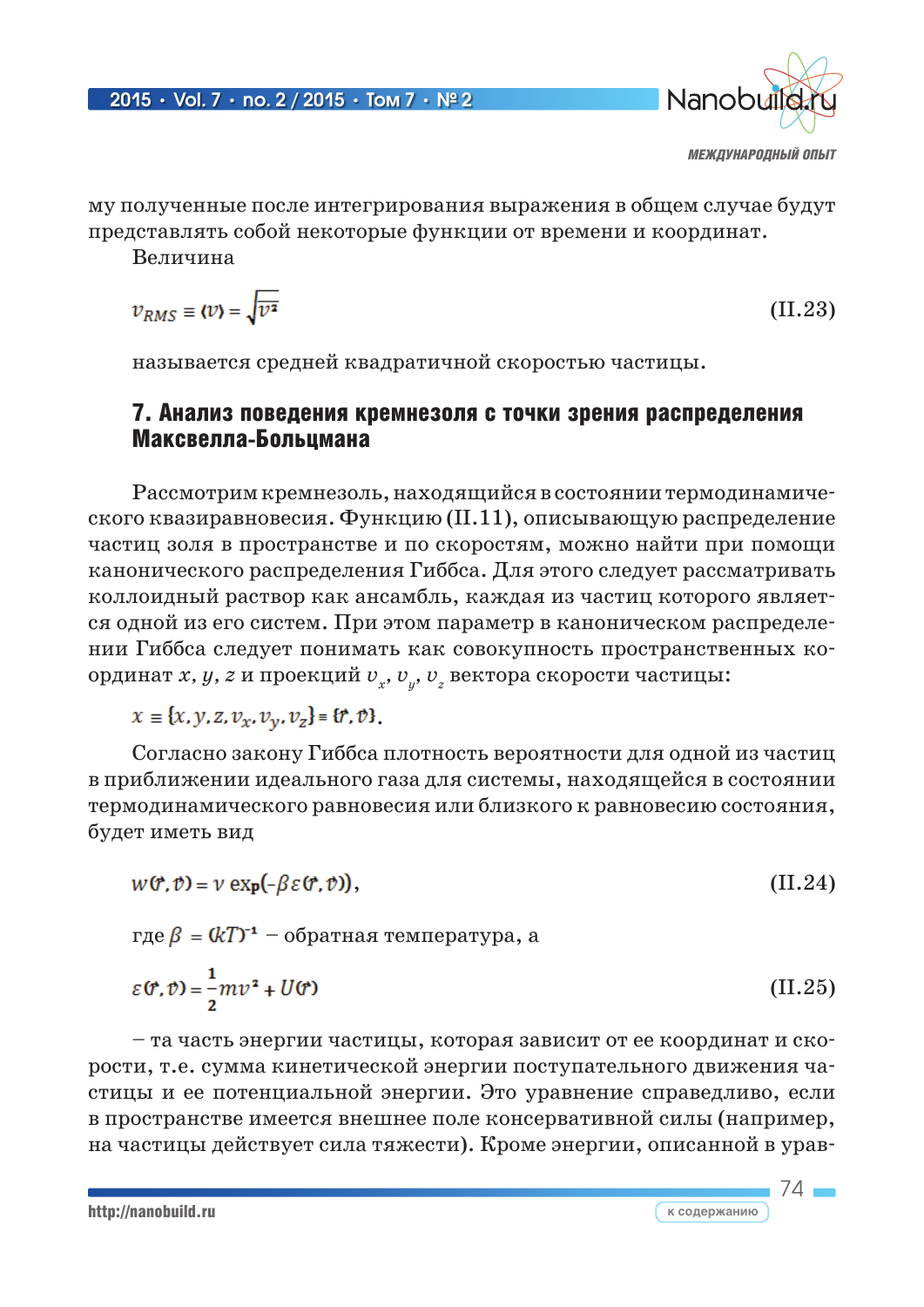

 $75<sub>1</sub>$ 

к содержанию

нении (II.25), частица обладает также внутренней энергией, которая в данной ситуации не оказывает существенного влияния на свойства ансамбля частиц с точки зрения их взаимодействия друг с другом.

Зная плотность вероятности (II.24), функцию распределения найдем по формуле  $(II.16)$ :

$$
f(\mathbf{r}, v) = Nv \exp\left\{-\beta \left(\frac{1}{2}mv^2 + U(r)\right)\right\}.
$$
 (II.26)

Функции (II.24) и (II.26) носят названия распределений Максвелла-Больцмана. Одной из характерных особенностей этих функций является то, что они зависят только от модуля вектора скорости и не зависят от его направления в пространстве. Иначе говоря, эти функции описывают изотропное распределение частиц по скоростям.

Функцию распределения (II.25) удобно представить в виде произведения двух функций:

$$
f(\mathbf{r}, v) = n(\mathbf{r}) \cdot w(v). \tag{II.27}
$$

Первая из них представляет собой концентрацию частиц:

$$
n(\mathbf{r}) = n_{\mathbf{0}} \exp(-\beta U(\mathbf{r})). \tag{II.28}
$$

Вторая является плотностью вероятности:

$$
w(\mathcal{v}) = \mathbf{A} \exp(-\alpha v^2), \tag{II.29}
$$

где  $A$  – нормировочная постоянная, а  $\alpha$  равна

$$
\alpha = \frac{\beta m}{2} = \frac{m}{2kT}.
$$
\n(II.30)

Постоянные  $n_{o}$  и А связаны соотношением:

 $n_{\rm o}A = Nv$ .

Функцию (II.28) называют распределением Больцмана, а функцию (II.29) – распределением Максвелла. Первая описывает распределение частиц в пространстве, а вторая - их распределение по скоростям.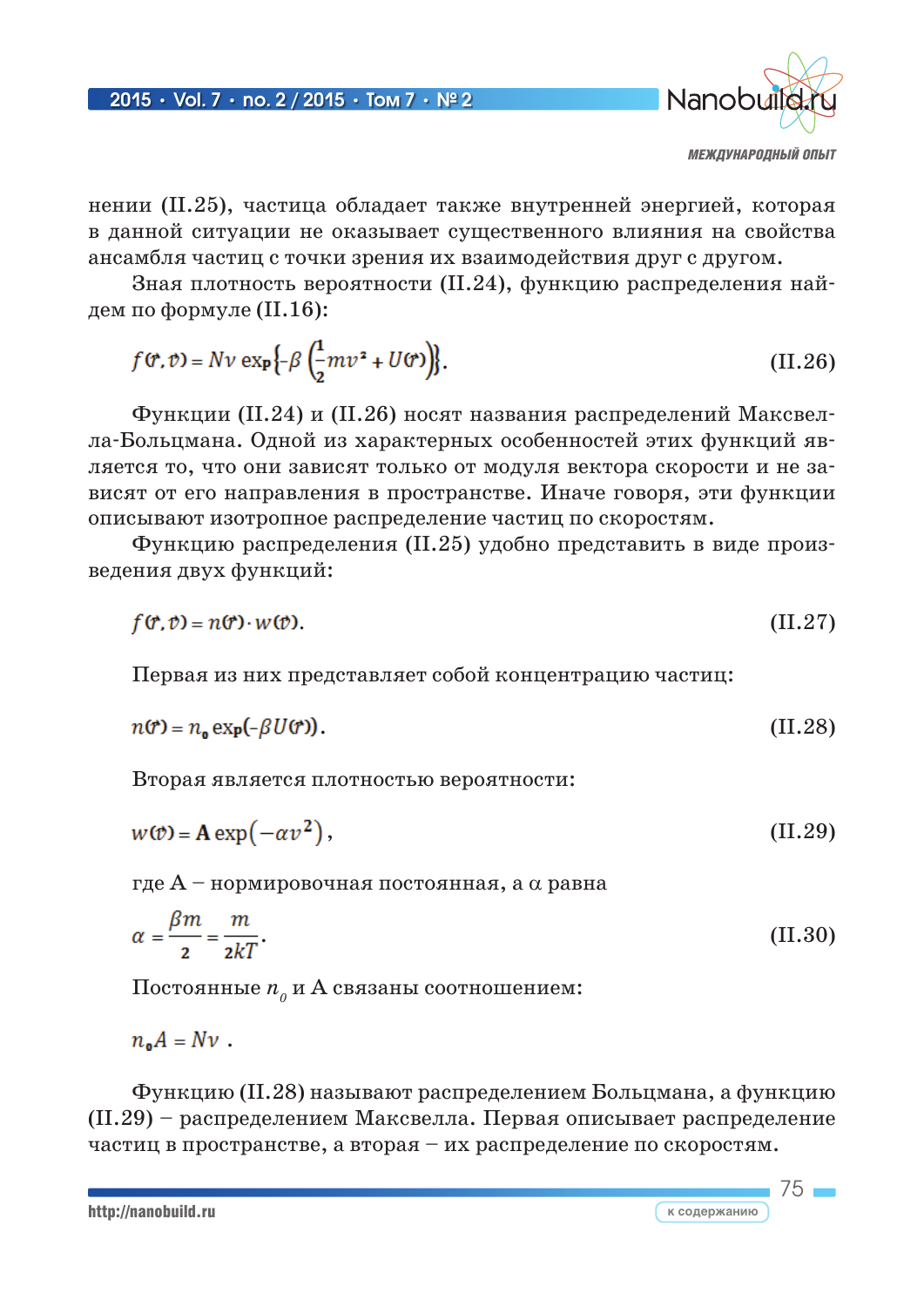

76

к содержанию

Подстановка функции (II.27) в равенство (II.13) приводит к условию нормировки для функции (II.29):

$$
\int w(\vec{v})d^2v = 1. \tag{II.31}
$$

Разложив интеграл (II.31) по осям вектора скоростей частиц и использовав выражение для интеграла Пуассона, найдем нормировочную постоянную:

$$
A = \left(\frac{\alpha}{\pi}\right)^{\frac{2}{2}}.\tag{II.32}
$$

Используя полученное выражение (II.32) для нормировочной постоянной, запишем распределение Максвелла (II.29) следующим образом:

$$
w(\mathbf{v}) = \left(\frac{\alpha}{\pi}\right)^{\frac{2}{3}} \exp(-\alpha \nu^2). \tag{II.33}
$$

Эту функцию можно представить в виде произведения трех функций:

$$
w(\mathcal{v}) = g(v_x)g(v_y)g(v_z), \tag{II.34}
$$

где

$$
g(\nu_x) = \left(\frac{\alpha}{\pi}\right)^{\frac{1}{2}} \exp(-\alpha \nu_x^2)
$$
 (II.35)

есть так называемая функция Гаусса. Вычислим среднюю скорость и направленного движения частиц золя по формуле для первого момента функции распределения, которая для функции распределения Максвелла-Больцмана принимает вид:

$$
\vec{u} = \overline{\vec{v}} = \int \vec{v}w(\vec{v})d^2v \ . \tag{II.36}
$$

Используя функцию (II.34), будем иметь для среднего значения проекции вектора скорости на ось х следующее выражение:

$$
u_x \equiv \overline{v}_x = \int_{-\infty}^{+\infty} v_x g(v_x) dv_x \int_{-\infty}^{+\infty} g(v_x) dv_x \int_{-\infty}^{+\infty} g(v_x) dv_x.
$$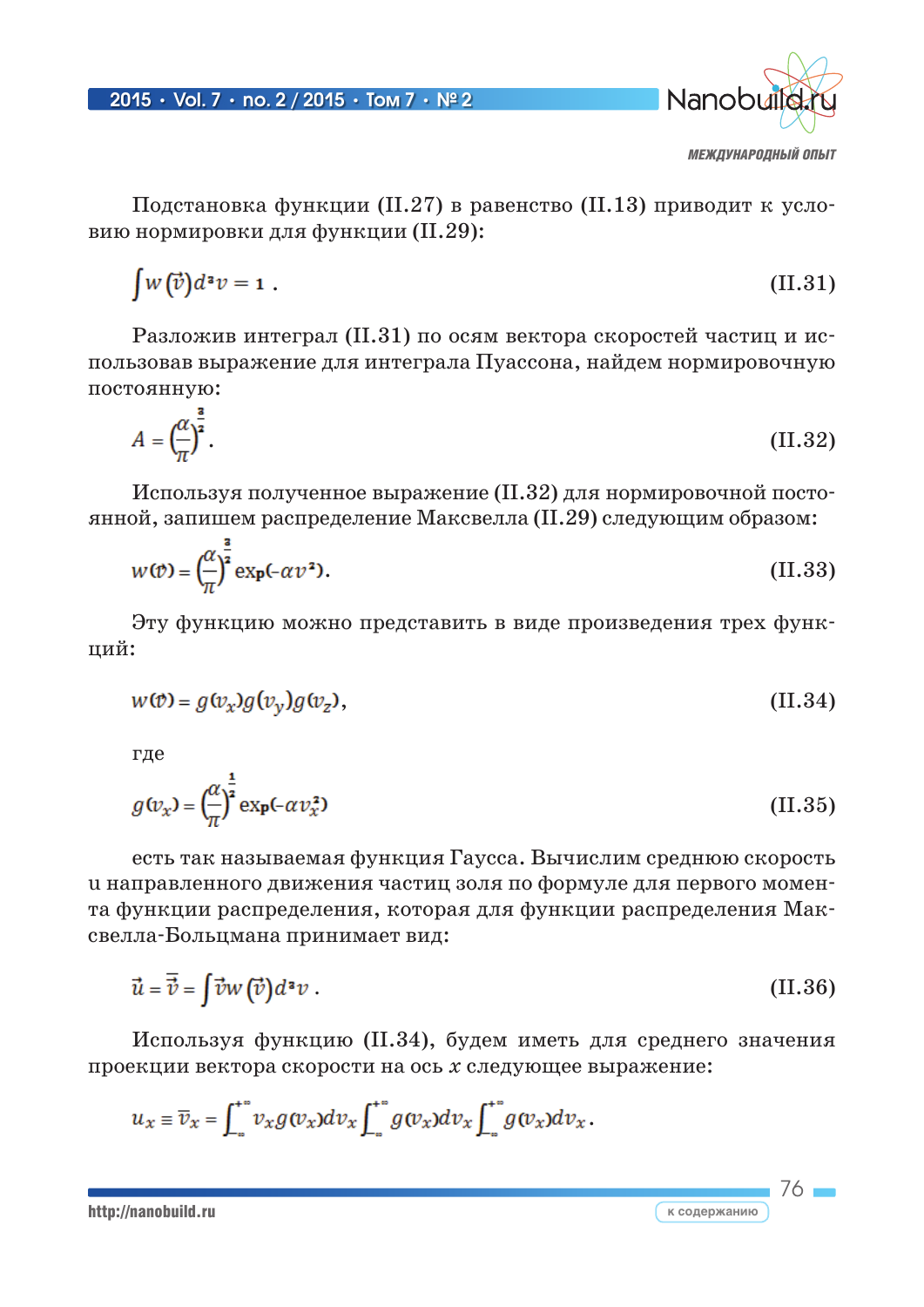

77

Как и следовало ожидать, для изотропного распределения частиц по скоростям это выражение равняется нулю, потому что равен нулю интеграл от нечетной функции  $v_g(v_a)$ . Таким образом, средняя скорость направленного движения частиц, скорости которых распределены по закону Максвелла, равна нулю:  $\vec{u} = \mathbf{0}$ .

Отсюда среднее значение квадрата проекции вектора скорости на ось *х* составит:

$$
\overline{\nu_x^2} = \int v_x^2 w(\vec{v}) d^2 v \tag{II.37}
$$

Если разложить этот интеграл по осям пространства скоростей частиц и подставить в него выражение (II.34), получим:

$$
\overline{\nu_x^2} = \int_{-\infty}^{+\infty} \nu_x^2 g(v_x) dv_x \int_{-\infty}^{+\infty} g(v_x) dv_x \int_{-\infty}^{+\infty} g(v_x) dv_x.
$$

Интегрирование этого выражения дает формулу:

$$
\overline{v_x^2} = \frac{kT}{m}.
$$
 (II.38)

В силу свойств случайных величин, когда среднее значение суммы двух случайных величин равно сумме средних значений этих величин, среднее значение квадрата модуля скорости будет равно:

 $\overline{\mathcal{V}^2} = \overline{\left(\mathcal{V}^2_{\mathcal{X}} + \mathcal{V}^2_{\mathcal{V}} + \mathcal{V}^2_{\mathcal{Z}}\right)} = \overline{\mathcal{V}^2_{\mathcal{X}}} + \overline{\mathcal{V}^2_{\mathcal{V}}} + \overline{\mathcal{V}^2_{\mathcal{Z}}}$ 

Равновесная функция распределения (II.26) зависит от модуля вектора скорости и не зависит от его направления, т.е. описывает изотропное распределение частиц по скоростям, все направления которых равноценны. Поэтому среднее значение квадрата проекции вектора скорости на любую ось не зависит от направления этой оси в пространстве:

$$
\overline{\mathcal{V}_x^2} = \overline{\mathcal{V}_y^2} = \overline{\mathcal{V}_z^2},
$$

при этом

 $\overline{v^2} = 3\overline{v_x^2}$ ,

http://nanobuild.ru **к содержанию**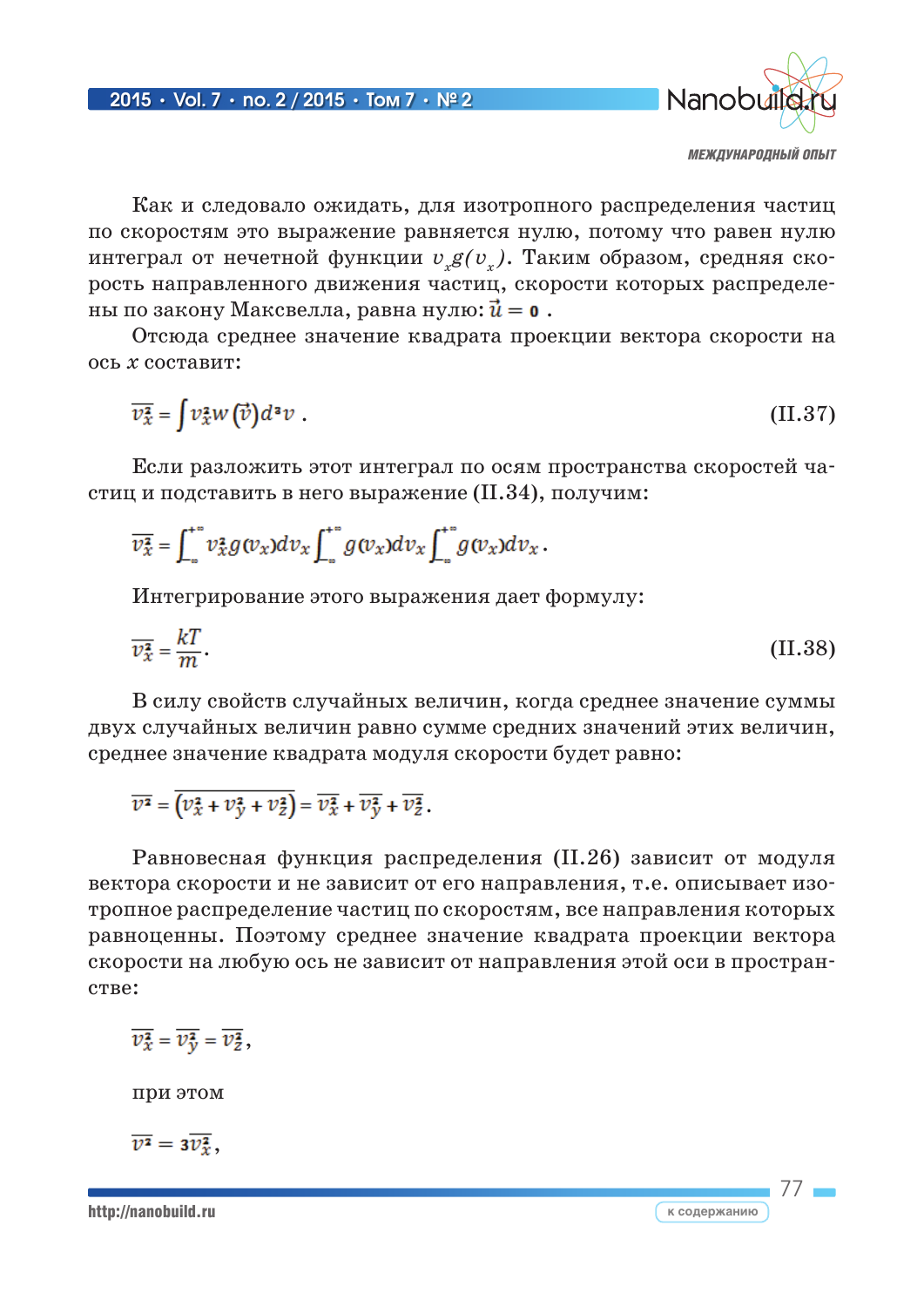

а с учетом формулы (II.37) будем иметь:

$$
\overline{v^2} = \frac{3k}{m}.
$$
 (II.39)

Используя определение (II.23), найдем среднюю квадратичную скорость частицы:

$$
\langle v \rangle = \sqrt{\frac{3kT}{m}}.\tag{II.40}
$$

В силу того, что функция распределения Максвелла (II.29) зависит только от модуля вектора скорости и не зависит от его направления, в связи с этим на поверхности сферы радиуса v в пространстве скоростей эта функция всюду принимает одно и то же значение. Число  $dN'$  частиц в объеме  $dV$ , модули скоростей которых принадлежат интервалу (v, v +  $dv$ ), можно найти по формуле (II.12). Для этого подставим в эту формулу функцию (II.27) и объем

 $d^2v = 4\pi v^2 dv$ 

сферического слоя

 $dN' = nw(\vec{v})dV \cdot 4\pi v^2 dv$ .

Величина

 $dN = ndV$ 

есть число частиц в объеме  $dV$ . По определению отношение

$$
\frac{dN'}{dN} = w(\vec{v}) 4\pi v^2 dv
$$

есть вероятность того, что одна из частиц имеет скорость, модуль которой лежит в интервале от  $v$  до  $v + dv$ .

Введем функцию  $F = F(v)$ , зависящую от модуля вектора скорости, при помощи соотношения

 $F(v)dv = w(v)4\pi v^2 dv$ .

 $(II.41)$ 

78

к содержанию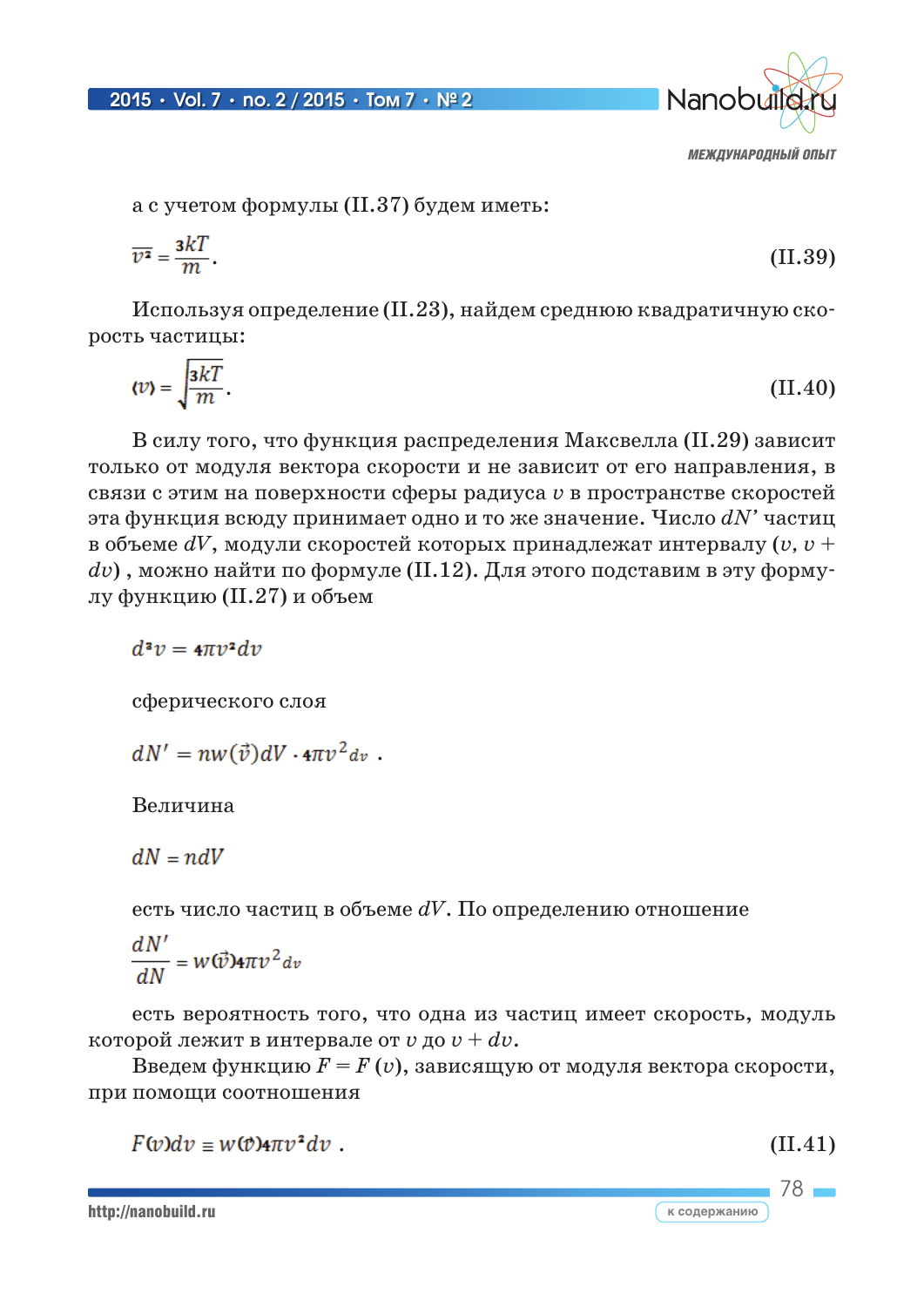

Используя выражение (II.34), будем иметь

$$
F(v) = 4\pi \left(\frac{\alpha}{\pi}\right)^{\frac{2}{3}} v^2 \exp(-\alpha v^2). \tag{II.42}
$$

Зависимость (II.42) называют функцией Максвелла. При  $v = 0$ функция (II.42) равна нулю:  $F(0)=0$ . При значении  $v_{\mu}$ модуля скорости, которое называется наиболее вероятной скоростью частицы, функция Максвелла имеет максимум. В интервале  $(0, v_n)$  она монотонно возрастает, а в интервале  $(v_{i}, \infty)$  монотонно убывает, стремясь к нулю при  $v \rightarrow \infty$ .

Так как выражение  $F(v)dv$  представляет собой вероятность, соответственно интеграл от этого выражения равен единице:

$$
\int_0^{\infty} F(v) dv = 1 \tag{II.43}
$$

Физический смысл функции Максвелла для золя можно пояснить следующим образом. Согласно определению вероятности выражение  $F(v)dv$  есть доля частиц, модули скоростей которых лежат в интервале  $(v, v + dv)$ . При этом относительное количество частиц, скорости которых лежат в интервале от  $v_1$  до  $v_2$ , будет выражать интегралом

$$
\frac{N\{v\in[v_1,v_2]\}}{N}=\int_{v_1}^{v_2}F(v)dv,
$$

где  $N$  – полное число рассматриваемых частиц,  $N\{v \in [v_1, v_2]\}$  – число частиц, модули скоростей которых лежат в интервале [ $v_1$ ,  $v_2$ ]. Найдем наиболее вероятную скорость частиц  $v_{\mu}$ . Согласно необходимому условию экстремума функции при этом значении производная функции  $F = F(v)$  обращается в нуль. Приравняв нулю производную по параметру v, от выражения (II.42) найдем, что искомое значение наиболее вероятной скорости частиц равно:

$$
v_b = \frac{1}{\sqrt{\alpha}} = \sqrt{\frac{2kT}{m}}.
$$
\n(II.44)

Подставив это значение в формулу (II.41), получим максимальное значение функции Максвелла

$$
F_{max} = F(v_b) = \frac{4}{e} \sqrt{\frac{\alpha}{\pi}} = \frac{4}{e} \sqrt{\frac{m}{2\pi kT}}.
$$
 (II.45)

http://nanobuild.ru

$$
\frac{79}{\text{соqepxаниo}}
$$

 $\overline{K}$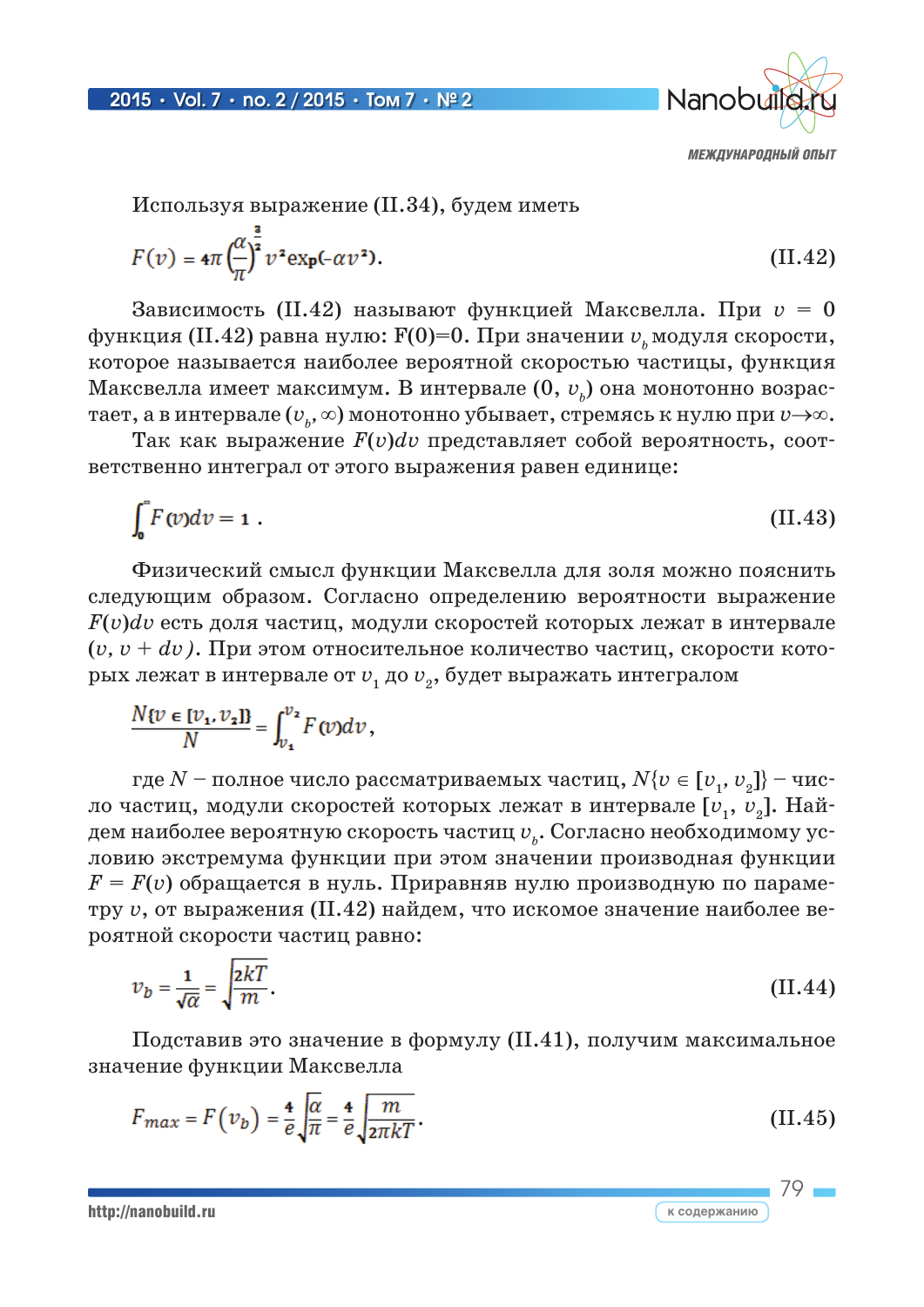

Функция Максвелла (II.42) содержит в себе в качестве параметра величину  $\alpha$ , которая согласно формуле (II.30) зависит от температуры золя. Поэтому функция Максвелла изменяется, когда происходит изменение температуры золя. Также происходит изменение в распределении частиц по скоростям. Наиболее вероятная скорость частиц (II.44) увеличивается при возрастании температуры, тогда как максимальное значение (II.45) функции Максвелла с ростом температуры уменьшается. При этом вид графической зависимости для функции Максвелла при возрастании температуры видоизменяется так, что максимум кривой смещается вправо (в сторону больших скоростей) и становится ниже, но площадь под кривой при этом остается равной единице.

Проанализируем, как изменяется с температурой распределение частиц по скоростям. С этой целью выберем некоторое произвольное

значение скорости  $v_a$ . Относительные количества частиц  $N(v < v_0)$ <sub>NN</sub>

 $N(v > v_0)/N$  со скоростями, соответственно, меньшими и большими, чем  $v<sub>o</sub>$ , выражаются интегралами от функции Максвелла:

$$
\frac{N(v \lt v_0)}{N} = \int_0^{v_0} F(v) dv \tag{II.46}
$$

 $\overline{\mathbf{M}}$ 

$$
\frac{N(v > v_0)}{N} = \int_{v_0}^{v} F(v) dv.
$$
 (II.47)

Нетрудно увидеть, что с ростом температуры количество  $N(v < v_0)$  частиц со скоростями  $v < v_a$ монотонно уменьшается, а количество  $N(v > v_a)$ частиц со скоростями  $v > v_a$  увеличивается. Это свойство позволяет рассчитать количество частиц со скоростями выше определенного уровня и, соответственно, определить количество частиц, способных взаимодействовать между собой или с другими объектами при необходимости преодоления определенных потенциальных барьеров.

Коллоидные частицы дополнительно испытывают удары от окружающих атомов или молекул растворителя. Это приводит к дополнительному осложнению броуновской динамики в коллоидных суспензиях. Изучение динамики является сложной задачей, как, конечно, в первую очередь должно быть понято для равновесного состояния си-

http://nanobuild.ru

 $80 -$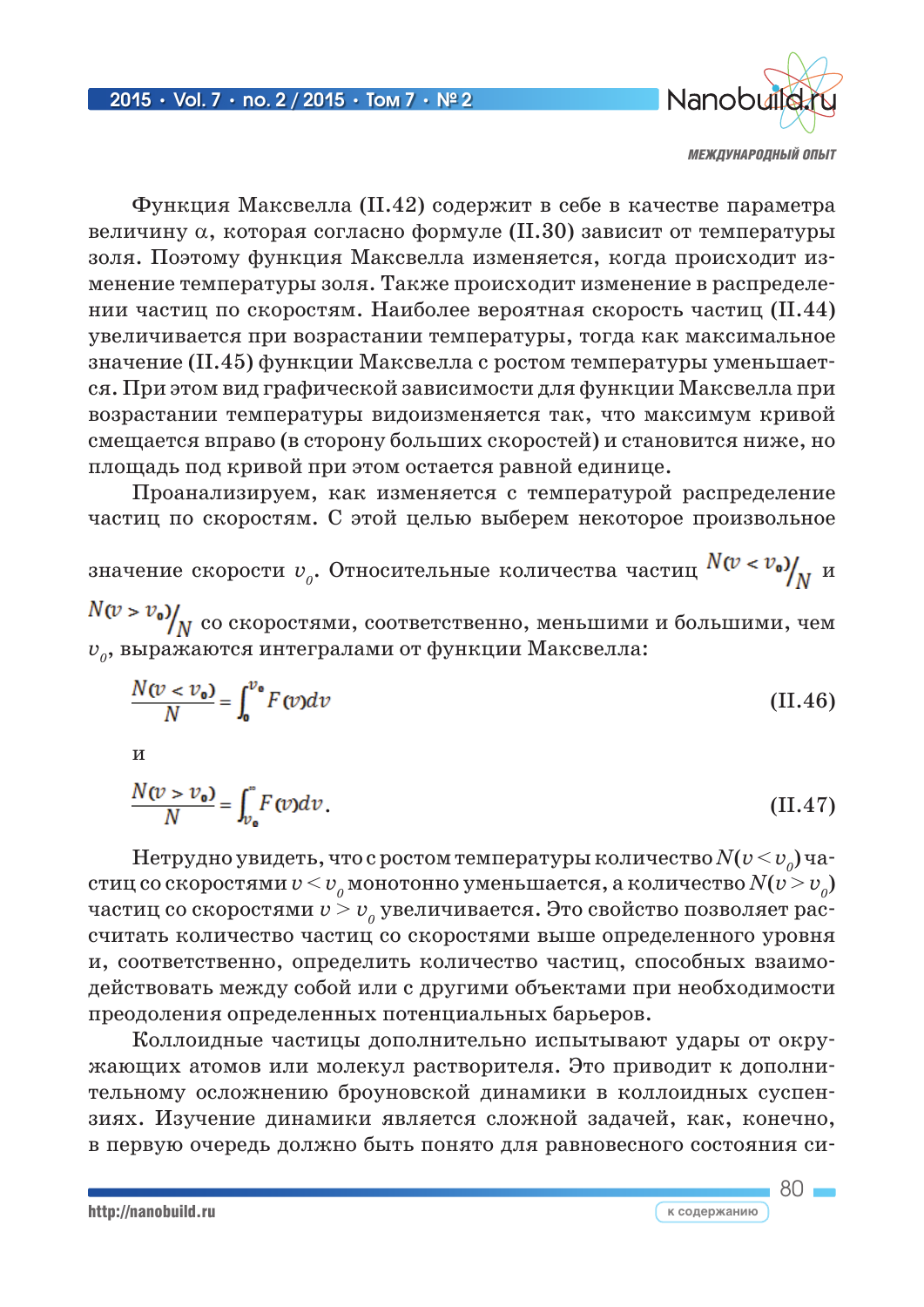

81

стемы. Обычно известна кратковременная динамика, которая, однако, регулирует свойства системы, но при этом интересным являются свойства системы в течение длительного времени.

В работе [8] было смоделировано и сравнено с экспериментами броуновское движение для коротких промежутков времени. Для плотных бинарных коллоидных смесей были смоделированы методами броуновской динамики динамика и структурная эволюция [9], трансляционный и ориентационный в определенном направлении порядок [10]. Динамика коротких промежутков времени была исследована через автокорреляционные функции скорости [11], и был обнаружен распад флуктуации скорости в замкнутой жидкости [12]. В работе [13] была сделана попытка преодолеть разрыв между атомистическим и мезоскопическим моделированием динамики диссипативных частиц. Коллоидную адсорбцию моделировали с использованием методов броуновской динамики [14]. При этом было показано, что гидродинамические силы (как правило, это силы трения) оказались в состоянии увеличить самодиффузию коллоидных частиц [15]. С использованием метода Монте-Карло был предложен подход к динамике жидкостей [16]. Моделировался спинодальный распад в бинарных жидкостях с образованием коллоидных дисперсий [17]. Броуновское движение моделировалось для жестких сфероидов в изотропной [18] и в жидкокристаллической фазе [19]. Были смоделированы динамические корреляции в суспензии заряженных палочковидных частиц [20]. В работах [21, 24] построена модель макромолекул и агрегатов с разветвлением и сшивкой, образованная в результате случайных процессов. Метод броуновской динамики был использован для моделирования механических свойств (механической стойкости и стабильности) в полимерных системах, характеризующихся значительным разветвлением и высокой степенью сшивки [22, 24]. Сочетание метода Монте-Карло и термодинамической модели позволило смоделировать формирование микропористой структуры агрегата кремнезема, получаемого из силикатных растворов четвертичного аммониевого основания [23, 24].

*Первую часть статьи «Основные подходы к моделированию процессов отверждения в нанодисперсных силикатных системах» Кудрявцева П.Г и Фиговского О.Л. читайте в №1/2015 года Интернет-журнала «Нанотехнологии в строительстве», а части 3 и 4 – в №3/2015 и 4/2015 Интернет-журнала «Нанотехнологии в строительстве».*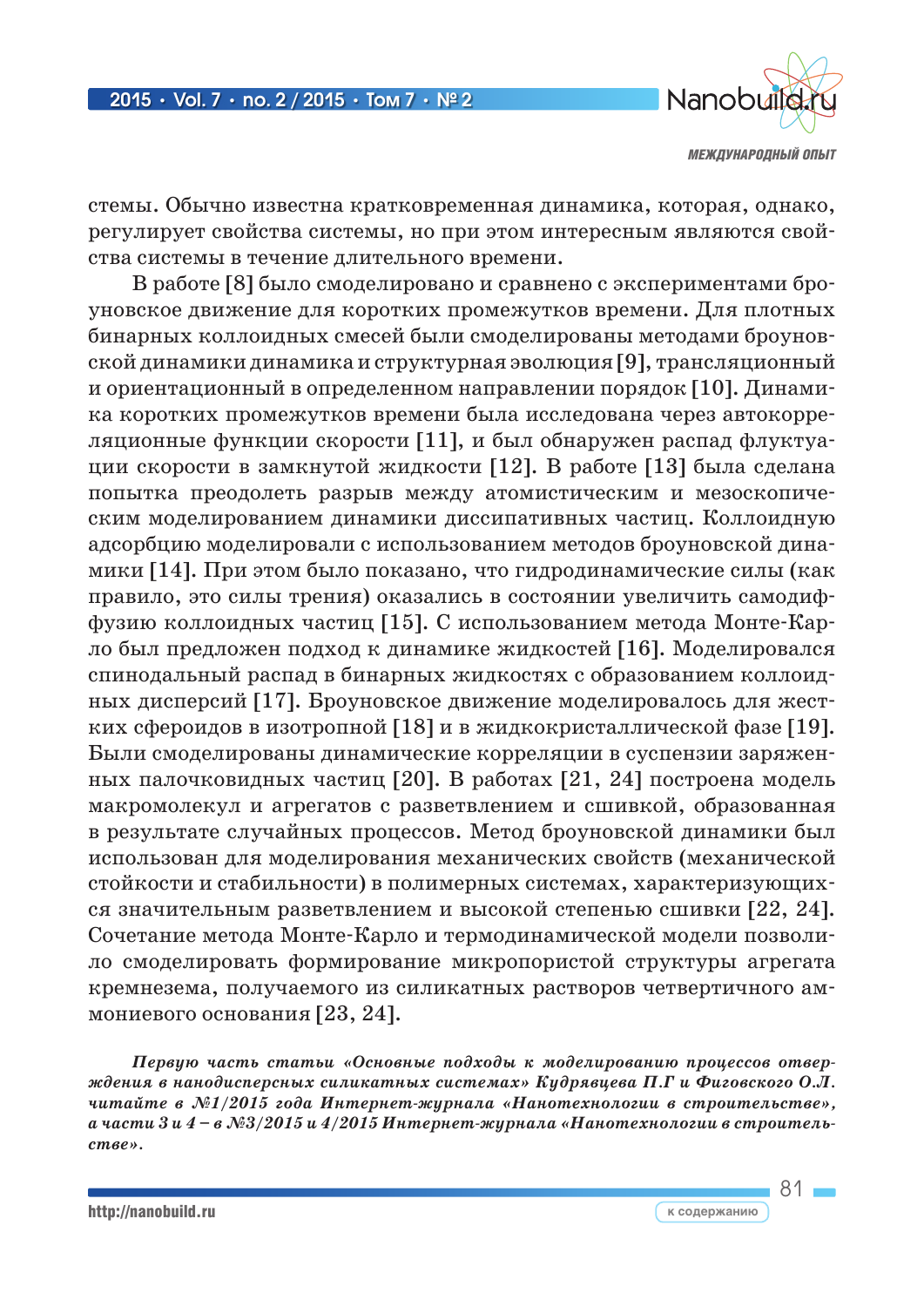

 $82 -$ 

#### *Библиографический список*

- 1. *Kudryavtsev P., Figovsky O.* Nanomaterials based on soluble silicates, ISBN 978-3- 659-63556-4, LAP Lambert Academic Publishing, 2014, 241 p.
- 2. *Кудрявцев П., Фиговский О.* Наноматериалы на основе растворимых силикатов. ISBN 978-3-659-58361-2. – LAP Lambert Academic Publishing. – 2014. – с.155.
- 3. *Морачевский А.П.* Физическая химия поверхностные явления и дисперсные системы. – СПб., 2011.
- 4. *Lao L., Orsinger E.* Hyperbolic and fractional hyperbolic Brownian motion, Stochastics: An International Journal of Probablty and Stochastics Processes, p. 505–522, 2007.
- 5. *Бондарев Б.В., Калашников Н.П., Спирин Г.Г.* Курс общей физики: в 3 кн. Книга 3. Статистическая физика. Строение вещества. – М.: Юрайт, 2013. – 369 с.
- 6. *Лифшиц Е.М., Питаевский Л.П.* Статистическая физика. Часть 2. Теория конденсированного состояния // Теоретическая физика. – М.: Физматлит, 2004. – Том IX. – 496 с.
- 7. *Schmidt M.* Simulations of Systems with Colloidal Particles, in: Simulations of Systems with Colloidal Particles, ISBN: 0-8247-0323-5, edited by Borowko M., New York, Basel, Marcel Dekker, inc., 2000, pp. 745–773.
- 8. *Segrè P.N., Behrend O.P., Pusey P. N.* Short-time Brownian motion in colloidal suspensions: Experiment and simulation, PhysRevE., 1995, Vol. 52 5, pp. 5070– 5083, Doi: 10.1103/PhysRevE.52.5070, http://link.aps.org/doi/10.1103/Phys-RevE.52.5070.
- 9. *Sanyal Subrata, Sood Ajay K*. Brownian dynamics simulation of dense binary colloidal mixtures. I. Structural evolution and dynamics, Phys. Rev. E, Vol. 52, 4, pp. 4154–4167, 1995, doi: 10.1103/PhysRevE.52.4154, http://link.aps.org/ doi/10.1103/PhysRevE.52.4154.
- 10. *Sanyal Subrata, Sood Ajay K.* Brownian dynamics simulation of dense binary colloidal mixtures. II. Translational and bond-orientational order, Phys. Rev. E, Vol. 52, 4, pp. 4168–4178, 1995, doi: 10.1103/PhysRevE.52.4168, http://link.aps. org/doi/10.1103/PhysRevE.52.4168.
- 11. *Lowe C.P., Frenkel D*. Short-time dynamics of colloidal suspensions, Phys. Rev. E, Vol. 54, 3, pp. 2704–2713, 1996, doi: 10.1103/PhysRevE.54.2704, http://link. aps.org/doi/10.1103/PhysRevE. 54.2704.
- 12. *Hagen M.H.J., Pagonabarraga I., Lowe C.P., Frenkel D*. Algebraic Decay of Velocity Fluctuations in a Confined Fluid, Phys. Rev. Lett., Vol. 78, 19, pp. 3785–3788, 1997, doi: 10.1103/PhysRevLett.78.3785, http://link.aps.org/doi/10.1103/ PhysRevLett.78.3785.
- 13. *Groot R.D., Warren P.B.* Dissipative particle dynamics: Bridging the gap between atomistic and mesoscopic simulation, J. Chem. Phys. Vol. 107, 10, p. 4423, 1997, http://dx.doi.org/10.1063/ 1.474784.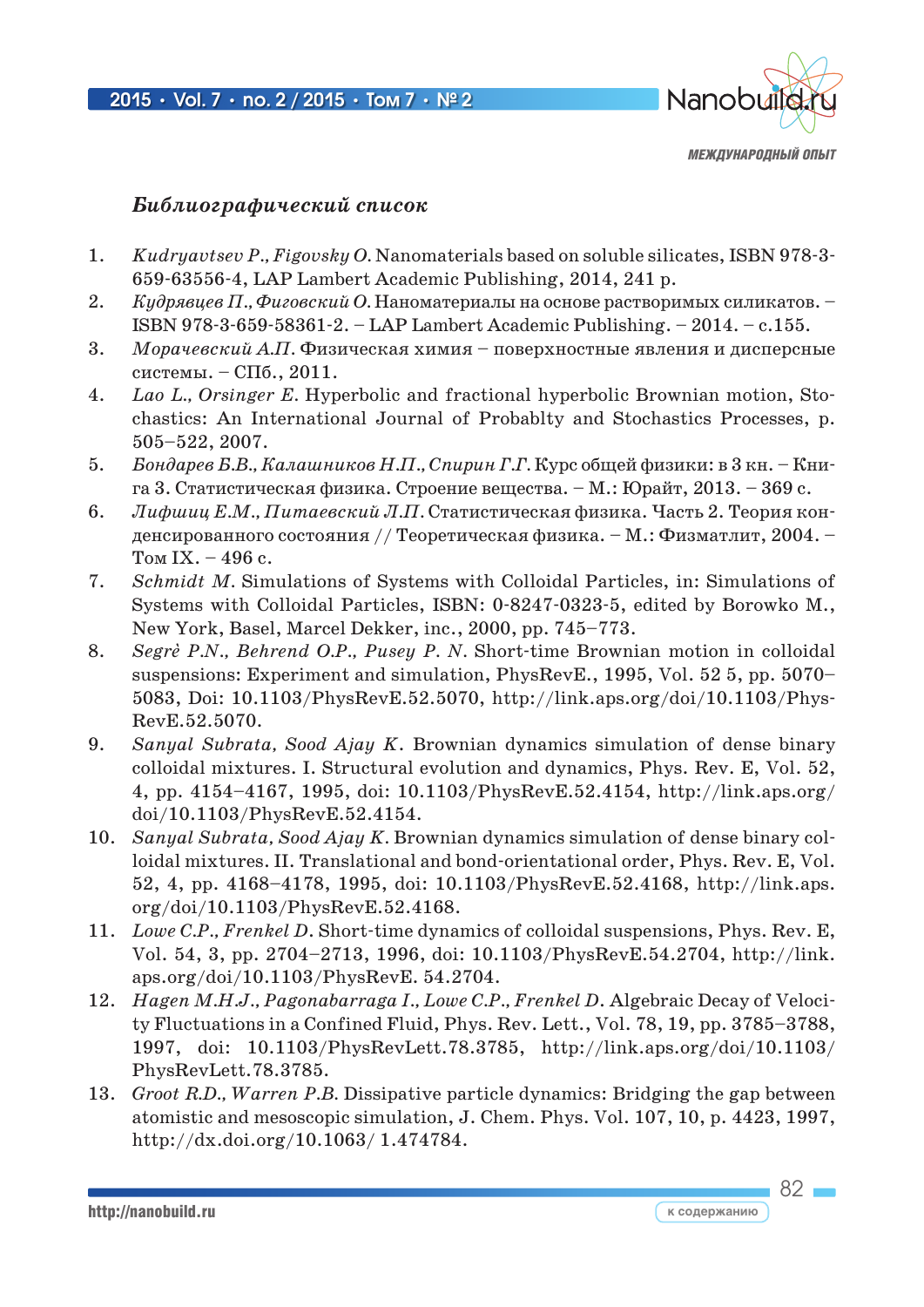

- 14. *Oberholzer M.R., Wagner N.J., Lenhoff A.M.* Grand canonical Brownian dynamics simulation of colloidal adsorption, J. Chem. Phys. 107, 9157 (1997); http:// dx.doi.org/10.1063/1.475207.
- 15. *Zahn K., Méndez-Alcaraz J.M., Maret G*. Hydrodynamic Interactions May Enhance the Self-Diffusion of Colloidal Particles, Phys. Rev. Lett., Vol. 79, 1, pp. 175– 178, 1997, doi: 10.1103/PhysRevLett.79.175, http://link.aps.org/doi/10.1103/ PhysRevLett.79.175.
- 16. *Sunil Kumar P. B., Rao M.* Novel Monte Carlo Approach to the Dynamics of Fluids: Single-Particle Diffusion, Correlation Functions, and Phase Ordering of Binary Fluids, Phys. Rev. Lett., Vol. 77, 6, pp. 1067–1070, 1996, doi: 10.1103/PhysRev-Lett.77.1067, http://link.aps.org/doi/10.1103/PhysRevLett.77.1067.
- 17. *Laradji M. Toxvaerd S., Mouritsen O.G.* Molecular Dynamics Simulation of Spinodal Decomposition in Three-Dimensional Binary Fluids, Phys. Rev. Lett., Vol. 77, 11, pp. 2253–2256, 1996, doi: 10.1103/PhysRevLett.77.2253, http://link. aps.org/doi/10.1103/PhysRevLett.77.2253.
- 18. *Löwen H.* Brownian dynamics of hard spherocylinders, Phys. Rev. E, Vol. 50, 2, pp. 1232–1242, 1994, doi: 10.1103/PhysRevE.50.1232, http://link.aps.org/ doi/10.1103/PhysRevE.50.1232.
- 19. *Löwen H.* Anisotropic self-diffusion in colloidal nematic phases, Phys. Rev. E, Vol. 59, 2, pp. 1989–1995, 1999, doi: 10.1103/PhysRevE.59.1989, http://link. aps.org/doi/10.1103/PhysRevE.59.1989.
- 20. *Kirchhoff Th., Löwen H., Klein R.* Dynamical correlations in suspensions of charged rodlike macromolecules, Phys. Rev. E, Vol. 53, 5, pp. 5011–5022, 1996, doi: 10.1103/PhysRevE.53.5011, http://link.aps.org/doi/10.1103/Phys-RevE.53.5011.
- 21. *Romm F., Figovsky O.* Statistical polymer method: Modeling of macromolecules and aggregates with branching and crosslinking, formed in random processes, Discrete Dynamics in Nature and Society Volume 2 (1998), Issue 3, Pages 203–208 http://dx.doi.org/10.1155/S1026022698000181.
- 22. *Romm F., Figovsky O.* Modeling of Mechanical Properties of Polymeric Systems with Branching/Crosslinking, Particularly Their Mechanical Resistance and Stability. Macromolecular Theory and Simulations Volume 11, Issue 1, pages 93–101, January 2002.
- 23. *Romm F., Karchevsky V., Figovsky O.* Combined Monte Carlo/thermodynamic model of formation of microporous aggregate structure like silica from quaternary ammonium silicate solutions. Journal of Surfactants and Detergents(IF 1.515), 2000, Vol.3 (4), pp. 475–481 Springer. http://onlinelibrary.wiley.com/doi/10.1002/1521-3919%2820020101%2911:1%3C93::AID-MATS93%3E3.0.CO;2-F/abstract.
- 24. *Ponomarenko A.T., Figovsky O.L., Shevchenko V.G.* Multifunctional Polymer Composites for «Intellectual» Structures: Present State, Problems, Future. Journal Advanced Materials Research, 2008, Vol.740 (47), pp. 81–84, Trans Tech.

83